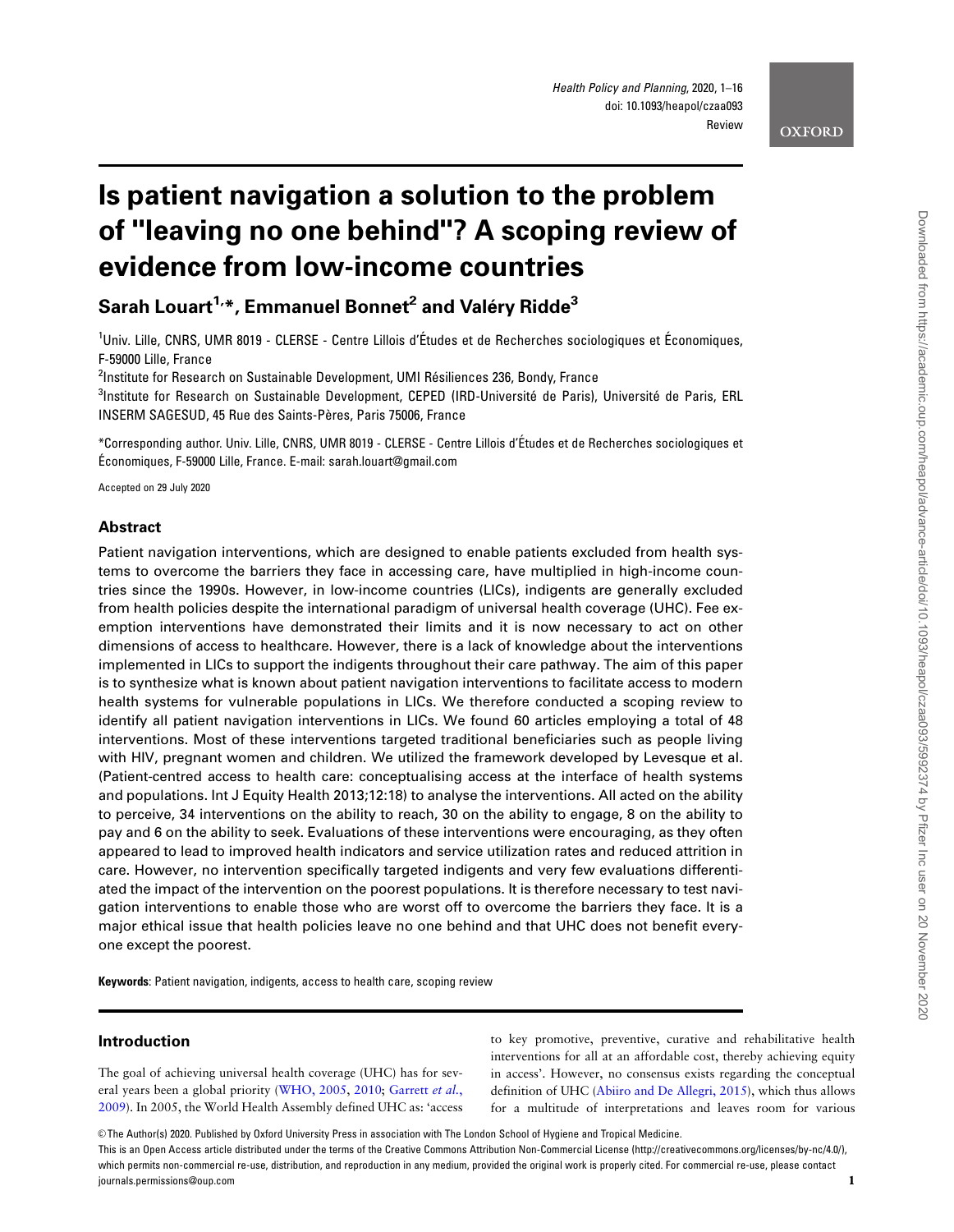# KEY MESSAGES

- Despite user fee exemptions, the most vulnerable people still face non-financial barriers that prevent them from accessing care.
- Patient navigation interventions act on several barriers and seem to be effective in enhancing the abilities of poor and vulnerable populations in low-income countries to access healthcare.
- The scoping review shows that interventions promoting access to healthcare that target indigents are lacking.
- There is a need to test innovative interventions such as navigation-type interventions to link indigents to health systems.

political strategies to be implemented to achieve UHC. Despite calls to implement a pro-poor UHC [\(Participants at the Bellagio](#page-14-0) [Workshop on Implementing Pro-Poor Universal Health Coverage](#page-14-0) et al.[, 2016\)](#page-14-0), the question of how to take account of the indigents remains unsolved. Most of the health policies carried out in Africa focus on target populations such as pregnant women and children under five or target diseases such as HIV. The poorest, known as indigents, who have been excluded from the vulnerable categories in health policies ([Ridde, 2008](#page-15-0)), continue to suffer the same treatment to this day.

The capacity to pay is a major determinant of care accessibility, and user fee exemptions have generally yielded good results in the increased use of services [\(Ridde and Morestin, 2011](#page-15-0)) despite the disruptive effects that need to be addressed (Ridde et al.[, 2012](#page-15-0)). However, a study in Burkina Faso has shown that, following an intervention, user fee exemptions failed to increase the use of health services by indigents [\(Atchessi](#page-13-0) et al., 2016). Such indigents, who are mainly widow(er)s under 45 years of age, unmarried people aged 45 years and over and married women aged 60 years and over (Ouédraogo et al., 2017), also face other barriers to accessing health services, such as a lack of health literacy, distance from health centres, lack of transportation and social exclusion ([Soors](#page-15-0) et al., [2013\)](#page-15-0). These barriers undermine the abilities of indigents to access care; quantitative and qualitative assessments of local non-financial barriers to accessing health services are therefore essential to achieve health equity [\(Thiede and Koltermann, 2013\)](#page-15-0).

Innovative research is clearly needed to enable the indigents to overcome all the non-financial barriers they face. In fact, interventions in high-income countries (HICs) that target the most vulnerable populations are proliferating ([Valaitis](#page-15-0) et al., 2017; [Carter](#page-13-0) et al., [2018\)](#page-13-0). Initially introduced in 1990 in the USA, navigation interventions are based on findings that show poor people encounter substantial barriers when seeking the timely screening, diagnosis and treatment of cancer ([Freeman, 2006\)](#page-13-0). Such interventions have now progressively expanded to meet the needs of other patients. Patient navigation programmes are based on 'navigators' who accompany patients through all phases of care to overcome patient-level barriers to accessing care ([Valaitis](#page-15-0) et al., 2017; Carter et al.[, 2018](#page-13-0)). Although this type of intervention is becoming popular in HICs, knowledge about patient navigation intervention in low-income countries (LICs) is lacking. Reducing this gap could help address major ethical issues concerning the care of the poorest. The aim of our study was to synthesize what is known about navigation-type interventions to facilitate access to healthcare in LICs for poor and vulnerable populations.

### Methods

We conducted a scoping review of patient navigation programmes in LICs using the methodological framework developed by [Arksey](#page-13-0)

[and O'Malley \(2005\).](#page-13-0) This type of literature review was chosen because it allowed us to identify the types of available evidence in a given field, identify key characteristics or factors related to a concept and to identify and analyse gaps in the knowledge base [\(Munn](#page-14-0) et al., [2018\)](#page-14-0). We followed each distinct stage of the framework and, more specifically, the protocol with the improvements of the initial frame-work made by the VERDAS consortium ([Degroote](#page-13-0) et al., 2018). Although not always applicable, the reporting of the scoping review was guided by the preferred reporting items for systematic reviews and meta-analyses (PRISMA) checklist (Tricco et al.[, 2018\)](#page-15-0), as described in [Supplementary File S1](https://academic.oup.com/heapol/article-lookup/doi/10.1093/heapol/czaa093#supplementary-data).

#### Definitions

The concept of patient navigation was introduced as MeSH terms in the PubMed database as recently as 2013. Several articles in the literature provide definitions of patient navigation ([Freeman and](#page-13-0) [Rodriguez, 2011](#page-13-0); [Paskett](#page-14-0) et al., 2011; Wang et al.[, 2015](#page-15-0); [Freund,](#page-13-0) [2017;](#page-13-0) [Valaitis](#page-15-0) et al., 2017; Wells et al.[, 2018](#page-15-0)), system navigation (Carter et al.[, 2018](#page-13-0)) or navigators ([Shommu](#page-15-0) et al., 2016; [McBrien](#page-14-0) et al.[, 2018](#page-14-0)). However, these definitions fail to delineate the concept: it is not sufficiently explicit and defined, which leaves room for confusion. For instance, the definitions do not clearly distinguish between what is or what is not a navigation intervention (concrete actions are not very explicit). We therefore define patient navigation as an intervention involving a person, group of people or organization that aims to promote access to healthcare for people who are disconnected (marginalized, excluded) from health systems by acting on at least two of the five abilities needed to access healthcare (as defined by [Levesque](#page-14-0) et al., 2013). Acting on a single barrier to access care (e.g. the financial barrier alone) is often insufficient. We therefore decided that support throughout the care path should act on at least two barriers if it is to truly empower patients to access health services.

The objective of this review is to find in the literature navigation interventions for the poor, vulnerable, and populations excluded from health systems, and in particular for the indigents. Using the scoping review method allowed us to do a very broad search and list all the terms potentially used to describe this type of population. Indeed, even if the term indigent is commonly used, definitions and criteria (especially quantitative criteria related to income or assets) vary from country to country or even do not exist. We therefore chose to base our work on a community-defined criteria for indigence which was formulated following a process of participatory reflection at the community level carried out in Burkina Faso:

someone who is extremely disadvantaged socially and economically, unable to look after himself (herself) and devoid of internal or external resources (Ridde et al.[, 2010\)](#page-15-0).

We identified all the interventions which targeted people described by the authors as being in a situation of extreme poverty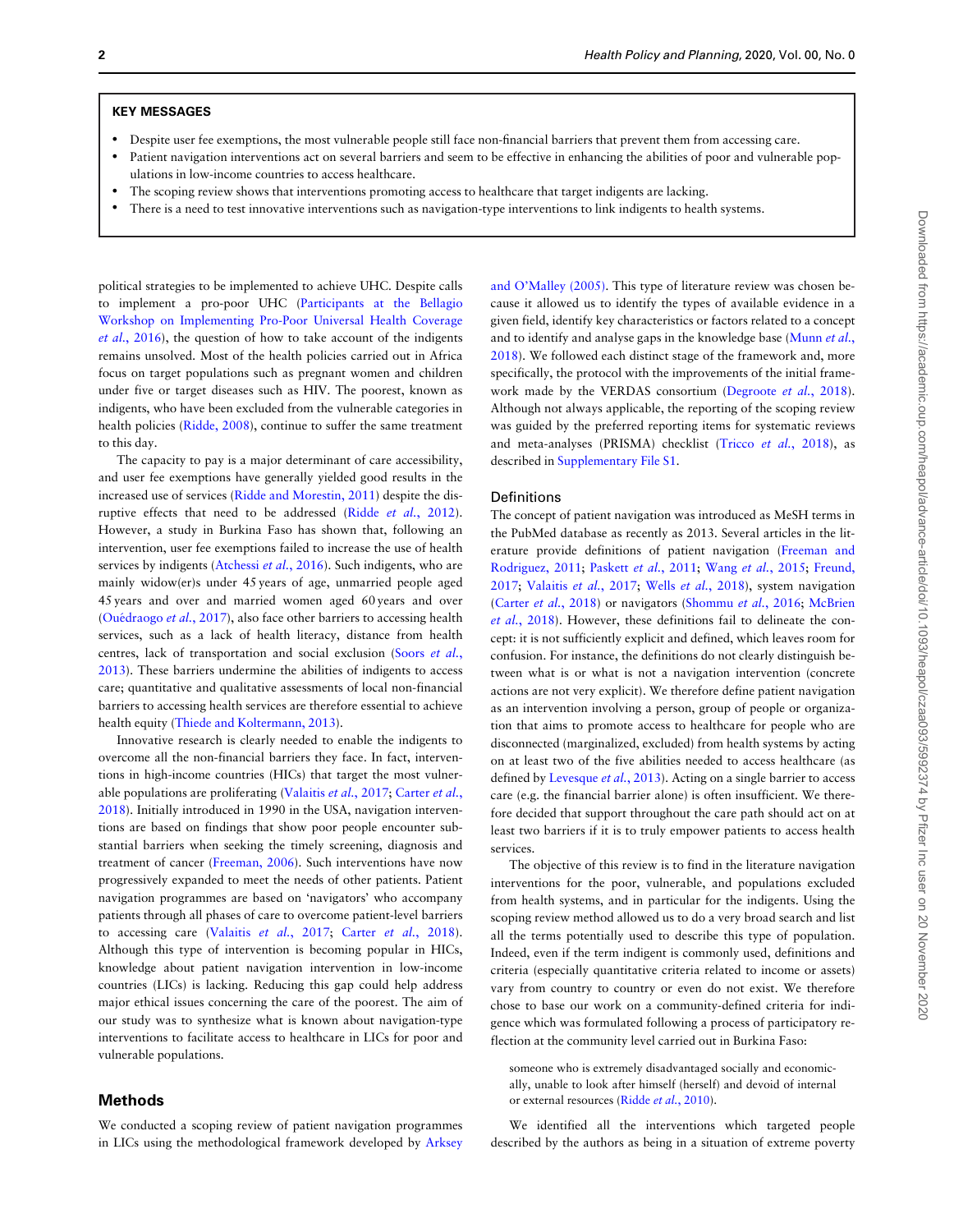

Figure 1 A conceptual framework of access to healthcare [\(Levesque](#page-14-0) et al., 2013). Copyright @2013 by Levesque et al.; licensee BioMed Central Ltd.

or vulnerability, and paid particular attention to whether the study targeted a sub-group within these populations, composed of the poorest of the poor, the worst off, i.e. the indigents.

#### Analytical framework

We therefore used the [Levesque](#page-14-0) et al. (2013) framework to define a navigation intervention. Levesque and colleagues conceptualized five dimensions pertaining to the accessibility of services: (1) approachability, (2) acceptability, (3) availability and accommodation, (4) affordability and (5) appropriateness and five corresponding personal abilities that interact with the dimensions of accessibility to generate access: (1) ability to perceive, (2) ability to seek, (3) ability to reach, (4) ability to pay and (5) ability to engage, as shown in Figure 1. Patient navigation is an intervention that acts primarily at the patient level, enabling them to overcome all the obstacles they face throughout their care journey. We choose to use Levesque et al.'s framework because it enabled us to analyse barriers to care from the patient's perspective and in terms of the care pathway. Moreover, it has previously been used in a study aimed at understanding barriers to access care in the Hauts-Bassins region in Burkina Faso and is easily understood by health professionals, making it easier to link theory and practice. We focused on the abilities of patients rather than the characteristics of services (e.g. professional values, geographic location of the facilities, costs) that lie mainly outside the scope of navigators. Indeed, the navigator can accompany the patient if the latter is not able to go to the health centre but cannot decide to set up a centre closer to the target populations. However, actions to improve health systems are also clearly needed because barriers subsist at the health system level, and, for optimal effects, the demand and supply of care must both be improved.

#### Research strategies

The research question that guided our review was: 'what is known about patient navigation interventions that facilitate access to modern health systems for poor and vulnerable people in low-income countries?' We listed all keywords related to the four key concepts of our research question: navigation/navigator, health, poor/vulnerable and LICs. An example of our search strategy is provided in [Supplementary Appendix](https://academic.oup.com/heapol/article-lookup/doi/10.1093/heapol/czaa093#supplementary-data) S1. We identified relevant literature in March 2019 by searching for articles based on combinations of our keywords in six scientific databases (PubMed, Scopus, Cairn, EconLit, EBSCOhost (Business source and academic search premier) and Web of Science) and three grey literature databases (Wholis, OpenGrey and the World Bank database). All the records collected were saved in the Zotero reference manager software. Duplicates were removed in Zotero.

We selected papers at two stages using exclusion and inclusion criteria: one screening was based on the titles and abstracts and the second was a full-text selection. All uncertainties were discussed collectively. To be included, the references had to meet the following criteria: (1) the text is written in French or English, (2) the intervention takes place in an LIC (defined by the World Bank for the current 2019 fiscal year), (3) the article relates to a navigation intervention as we have defined it, (4) the full-text is available and (5) the intervention was evaluated, and the article presents the results of the evaluation. Our aim was to identify interventions that aimed to improve people's abilities to access health services, regardless of the reason for the request for care (e.g. whether due to illness or pregnancy), and, as the definition we give for patient navigation intervention indicates, the goal is for people to be able to access care in health facilities rather than at home. Following the selection of full texts, we checked the bibliography of the articles included in the scoping review to identify additional potentially relevant studies. The selected articles were charted in Excel according to a data charting form we had jointly developed. We extracted data on the characteristics of articles (authors, year of publication, etc.), the characteristics of interventions (country of intervention, target populations, the abilities on which the intervention acts according to the [Levesque](#page-14-0) et al., 2013 framework, etc.), navigators (gender, remuneration, etc.) and evaluation of the interventions (type of evaluation, method, results, etc.).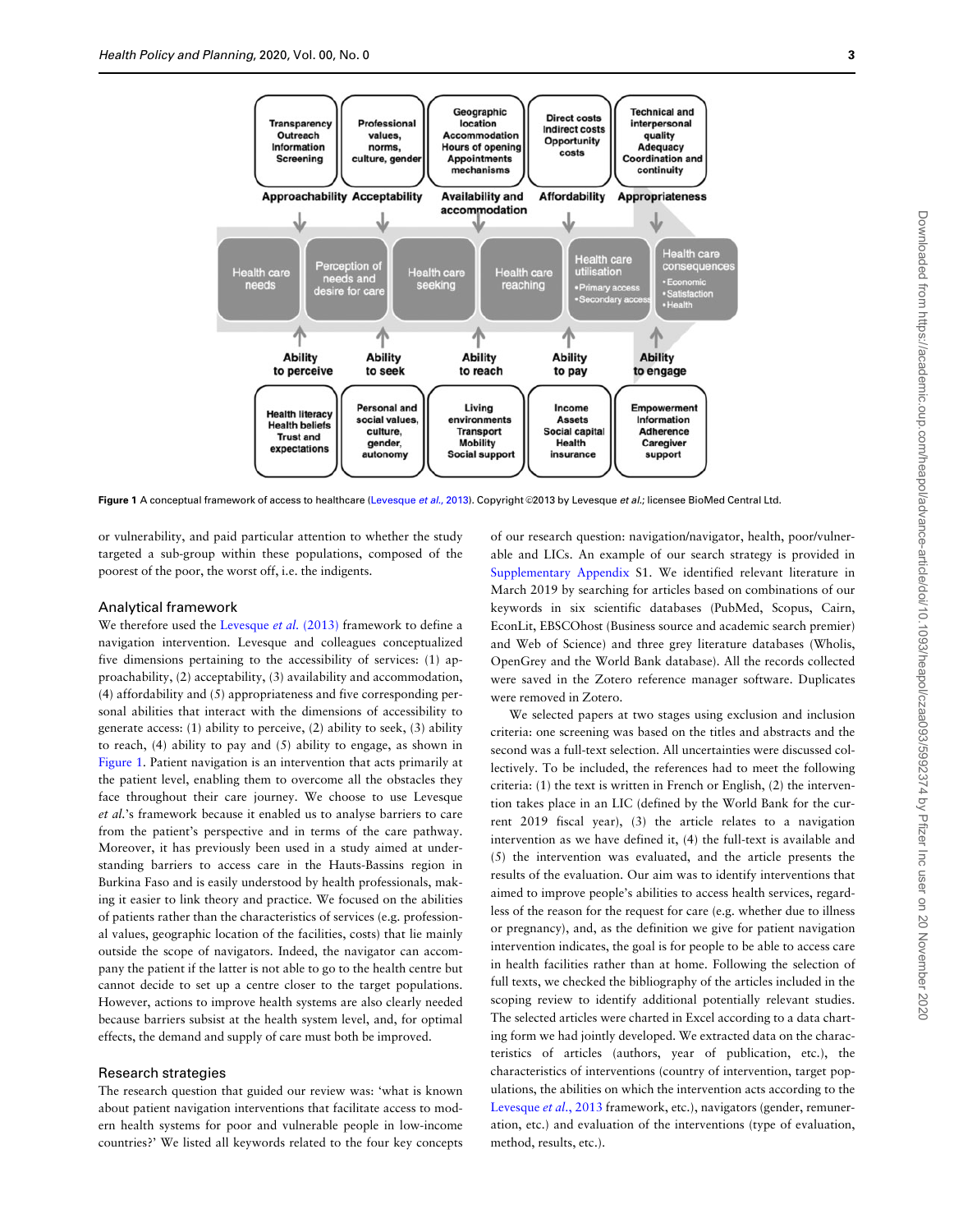

Figure 2 Flow diagram of study selection procedure and results (adapted from PRISMA 2009).

# **Results**

Our search strategy yielded an overall total of 2184 citations. Totally 1094 duplicate records were then excluded, leaving a total of 1090 articles. One hundred and eighty of these were then selected on the basis of their titles and abstracts. A final set of 60 articles met all inclusion criteria and were selected for analysis. The main reason for excluding articles was that they did not report patient navigation interventions (either no intervention at all or interventions that acted on a single barrier to accessing care as defined by [Levesque](#page-14-0) et al., [2013\)](#page-14-0). The PRISMA diagram [\(Moher](#page-14-0) et al., 2009) was used to guide the selection process (Figure 2).

The included articles were published between 1997 and 2019 (see Figure 3). They reported 48 patient navigation interventions (sometimes several articles were published on the same intervention) in 16 LICs: Burkina Faso, Democratic Republic of Congo, Ethiopia, Guinea-Bissau, Haiti, Liberia, Malawi, Mozambique, Nepal, Niger, Rwanda, Sierra Leone, Tanzania, Togo, Uganda and Zimbabwe. The geographic distribution of the included studies is shown in [Figure 4](#page-4-0).

Very few articles used the term 'navigation' to designate patient navigation interventions. Only five mentioned this term, four to



Figure 3 Time trends of publication of patient navigation interventions in LICs\*. \*The decrease in the number of publications in 2019 can be explained by the fact that the literature search was conducted in March 2019.

designate navigation within the centre (to help navigate patients in-side the facility to the services they require) (Ware et al.[, 2016;](#page-15-0) [Besada](#page-13-0) et al., 2018; [MacKellar](#page-14-0) et al., 2018; [Rogers](#page-15-0) et al., 2018), whereas one referred to a navigation close to the way we have defined it, stating 'patient navigation is designed to identify and overcome barriers to care for the most disadvantaged patients and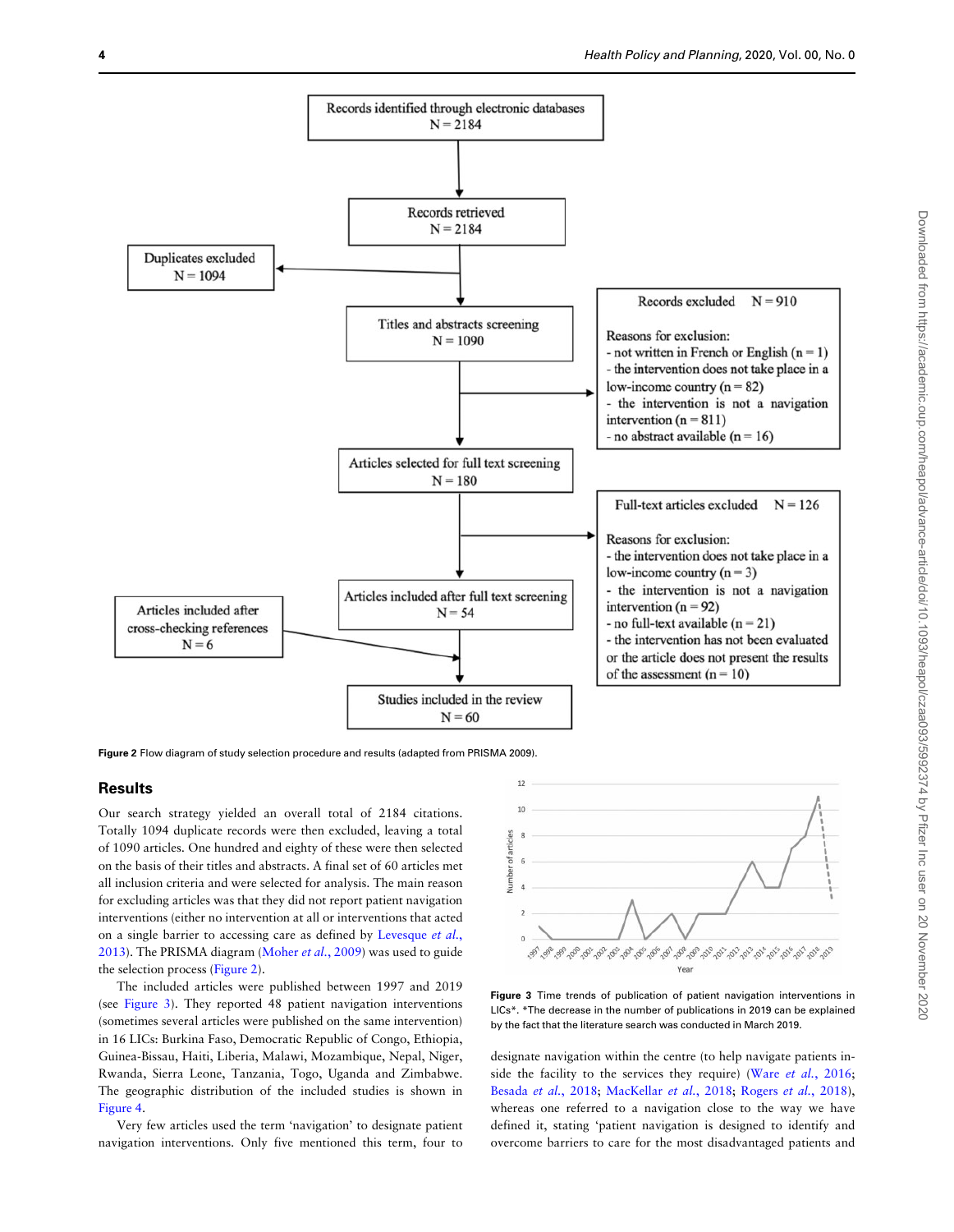<span id="page-4-0"></span>

Figure 4 Geographic distribution of included studies in the scoping review.

therefore has the potential for broad applications in global health' ([Matousek](#page-14-0) et al., 2017).

Of the 48 interventions, 6 were conducted at a national level, 21 at a level of one or more districts, 17 interventions at a lower level (community, health centre, health area, sub-district) and 2 were multilevel interventions. One intervention had been scaled up from one hospital to seven public clinics ([Behforouz](#page-13-0) et al., 2004; [Koenig](#page-14-0) et al.[, 2004;](#page-14-0) [Mukherjee](#page-14-0) et al., 2006; [Mukherjee and Eustache,](#page-14-0) [2007\)](#page-14-0), whereas another was a networked programme involving several projects at different scales (Penny et al.[, 2007](#page-15-0)). Two navigation programmes comprised actions set up by the communities themselves [\(Skovdal](#page-15-0) et al., 2013; [Muzyamba, 2019](#page-14-0)).

The interventions identified were implemented in rural  $(n = 29)$ , urban ( $n = 6$ ), both rural and urban ( $n = 12$ ) and suburban ( $n = 1$ ) settings. Thirteen interventions were based on a participative approach where the target populations were involved in the design, implementation or evaluation of the intervention.

#### What is the content of these interventions?

No patient navigation intervention in LICs specifically targeted indigents (not even the elderly). The target populations of the interventions (some targeted several populations) were people living with or at risk of HIV ( $n = 17$ ), pregnant women and newborns ( $n = 16$ ), people with a specific disease (such as tuberculosis, schizophrenia or breast cancer) ( $n = 13$ ), children (with diseases such as pneumonia, diarrhoea or malaria) ( $n = 6$ ) or the entire community ( $n = 1$ ).

The health issues targeted by the interventions (some targeted several health issues) (see Figure 5) were: HIV  $(n=19)$ , maternal and newborn health ( $n = 14$ ), child health (various diseases such as pneumonia, diarrhoea and malaria) ( $n = 7$ ), tuberculosis ( $n = 4$ ), epilepsy  $(n = 2)$  ([Guinhouya](#page-13-0) et al., 2010; [van Diessen](#page-13-0) et al., 2018), hypertension  $(n = 2)$  [\(Kotwani](#page-14-0) et al., 2014; [Chimberengwa and](#page-13-0) [Naidoo, 2019](#page-13-0)), obstetric complications ( $n = 2$ ) ([Kandeh](#page-14-0) et al., 1997; Seim et al.[, 2014](#page-15-0)), surgical care  $(n=1)$  ([Matousek](#page-14-0) et al., 2017), measles ( $n = 1$ ) ([Gignoux](#page-13-0) *et al.*, 2018), schizophrenia ( $n = 1$ ) [\(Asher](#page-13-0) et al.[, 2018](#page-13-0)), leprosy  $(n=1)$  (Rogers et al.[, 2018\)](#page-15-0), breast cancer  $(n = 1)$  [\(Kassam](#page-14-0) *et al.*, 2017), elevated blood pressure  $(n = 1)$ 



Figure 5 Health issues targeted by the interventions.

([Neupane](#page-14-0) et al., 2018), rehabilitative care and orthopaedic reconstruction ( $n = 1$ ) (Penny et al.[, 2007](#page-15-0)), sexually transmitted diseases  $(n = 1)$  ([Behforouz](#page-13-0) et al., 2004; [Koenig](#page-14-0) et al., 2004; [Mukherjee](#page-14-0) et al.[, 2006](#page-14-0); [Mukherjee and Eustache, 2007](#page-14-0)) and no specific disease  $(n = 1)$  ([Musinguzi](#page-14-0) *et al.*, 2017).

Although the interventions were patient centred, they were not always individualized and sometimes targeted multiple people simultaneously. We therefore distinguished interventions that targeted individuals only (e.g. sensitization activities conducted through individual home visits) ( $n = 16$ ) from interventions that targeted groups only (e.g. sensitization activities that targeted the whole community through sensitization meetings) ( $n=1$ ) as well as interventions that targeted both individuals and groups, depending on their actions ( $n = 31$ ). This yielded a wide variety of interventions, from Integrated Community Case Management strategies for children to women's groups for pregnant women. All met our definition of navigation.

Following [Levesque](#page-14-0) et al.'s (2013) framework, we found that all interventions ( $n = 48$ ) acted on the ability to perceive, 6 interventions targeted the ability to seek, 34 the ability to reach, 8 the ability to pay and 30 the ability to engage ([Figure 6\)](#page-5-0). No intervention acted on all five abilities simultaneously. [Table 1](#page-6-0) provides an overview of the actions implemented for each ability. An example of a detailed patient navigation programme is presented in [Box 1.](#page-7-0)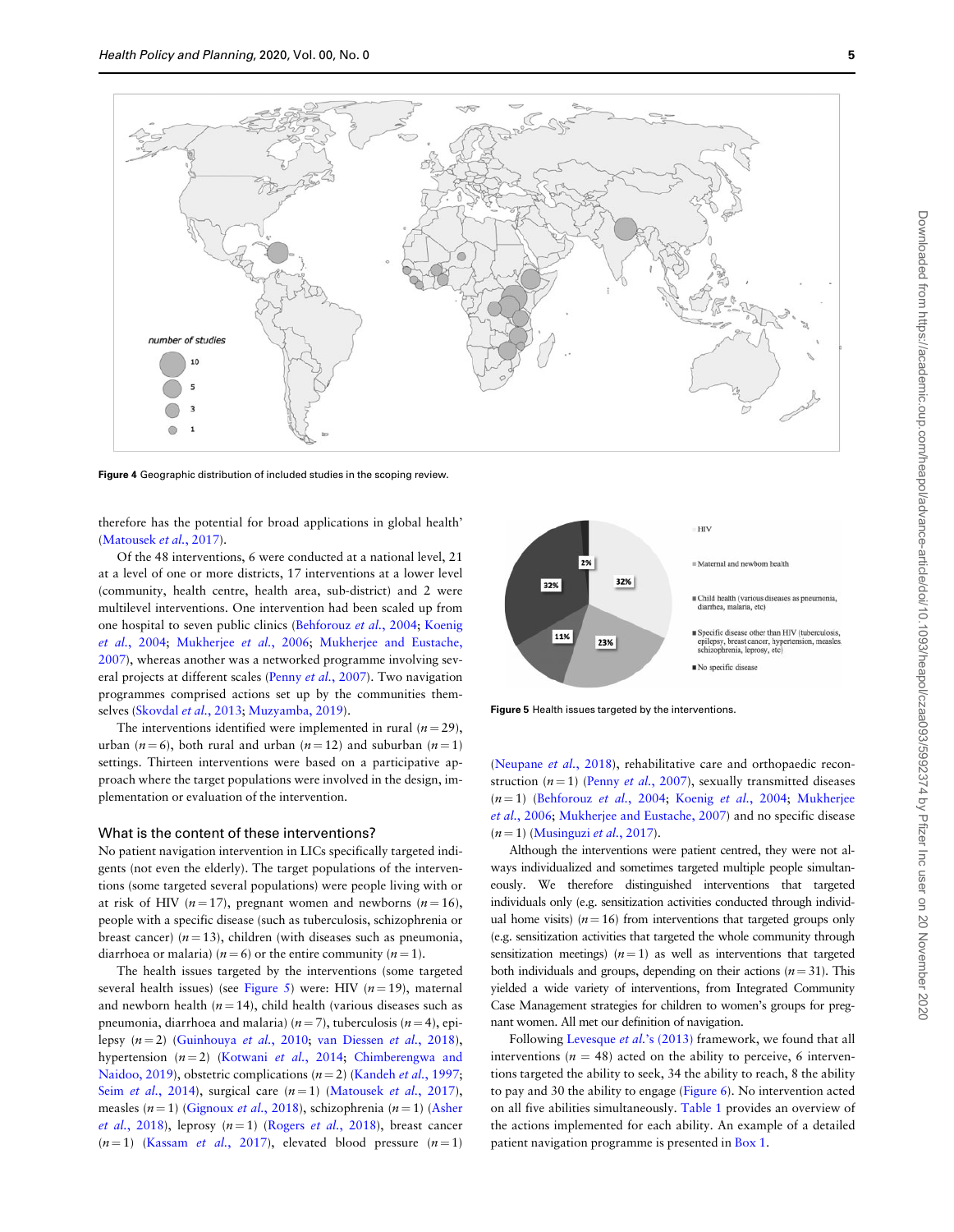<span id="page-5-0"></span>

Figure 6 Abilities (according to [Levesque](#page-14-0) et al., 2013) on which the interventions act.

How are these navigation programmes implemented?

In 29 interventions, navigators were one type of person, while in 19 other interventions, a mix of people were involved. The people who most often embodied the status of navigators were Community Health Workers (CHWs)  $(n = 16)$  ([Behforouz](#page-13-0) et al., 2004; [Koenig](#page-14-0) et al.[, 2004;](#page-14-0) [Mukherjee](#page-14-0) et al., 2006; [Mukherjee and Eustache, 2007;](#page-14-0) Penny et al.[, 2007](#page-15-0); [Guinhouya](#page-13-0) et al., 2010; Ivers et al.[, 2011](#page-14-0); [Rich](#page-15-0) et al.[, 2012](#page-15-0); [Franke](#page-13-0) et al., 2013; [Mugeni](#page-14-0) et al., 2014; [Gupta](#page-14-0) et al., [2016;](#page-14-0) Reif et al.[, 2016](#page-15-0); [Ferrand](#page-13-0) et al., 2017; [Matousek](#page-14-0) et al., 2017; Busza et al.[, 2018;](#page-13-0) [Gignoux](#page-13-0) et al., 2018; [Munyaneza](#page-14-0) et al., 2018; [Rogers](#page-15-0) et al., 2018; [van Diessen](#page-13-0) et al., 2018; Wroe et al.[, 2018](#page-15-0)), also known in Uganda as village health teams (VHTs) [\(Altaras](#page-13-0) et al., [2017;](#page-13-0) [Ekirapa-Kiracho](#page-13-0) et al., 2017; [Musinguzi](#page-14-0) et al., 2017). Other individuals ( $n = 13$ ) were also implicated in navigation programmes, such as community own resource persons (Kema et al.[, 2012\)](#page-14-0), com-munity health agents (CHAs) ([Savoie and Lambert, 2012](#page-15-0)), community cadres (Patel et al.[, 2012](#page-14-0)), female community health volunteers (FCHVs) ([Andersen](#page-13-0) et al., 2013; [Panday](#page-14-0) et al., 2017; [Neupane](#page-14-0) et al.[, 2018\)](#page-14-0), peer HIV educators (Vu et al.[, 2017\)](#page-15-0), peers (members of the community) [\(Muzyamba, 2019\)](#page-14-0), community-based rehabilitation workers (Asher et al.[, 2018\)](#page-13-0), lay counsellors [\(Barnabas](#page-13-0) et al., [2016;](#page-13-0) Ware et al.[, 2016](#page-15-0)), community motivators [\(Kandeh](#page-14-0) et al., [1997\)](#page-14-0), community volunteers (Seim et al.[, 2014\)](#page-15-0) and community relay workers ([Hounton](#page-14-0) et al., 2009). Other interventions involved the following types of people: community antiretroviral therapy (ART) groups and 'regulatory cadres' (counsellors) to form and monitor groups ([Rasschaert](#page-15-0) et al., 2014); breast cancer survivors, health professionals and medical and nursing students ([Kassam](#page-14-0) et al.[, 2017\)](#page-14-0); nurses at the health centre and trackers for participants who had not visited either health facility within 6 months [\(Kotwani](#page-14-0) et al.[, 2014\)](#page-14-0); health extension workers (HEWs) and community health promoters (CHPs) [\(Datiko](#page-13-0) et al., 2015; [Tulloch](#page-15-0) et al., 2015); CHWs, social workers and nurses (Gupta et al.[, 2013](#page-13-0)); peer leaders, peer educators and social workers [\(Konate](#page-14-0) et al., 2011); village health workers and co-operative inquiry groups ([Chimberengwa](#page-13-0) [and Naidoo, 2019](#page-13-0)); home-based care volunteers and volunteer com-munity escorts [\(Nsigaye](#page-14-0) et al., 2009); volunteer facilitators and ma-ternal and neonatal health task forces [\(Colbourn](#page-13-0) et al., 2013); CHWs and Animatrices de Santé Maternelle (ASMs) [\(Haver](#page-14-0) et al., [2015\)](#page-14-0); two HEWs in each health post and a network of women volunteers who formed the Women's Development Army in each community ([Wereta](#page-15-0) et al., 2018); Health Development Army, HEWs and Women's development groups [\(Jackson and Hailemariam,](#page-14-0) [2016;](#page-14-0) [Jackson](#page-14-0) et al., 2016); FCHVs and CHWs ([Nonyane](#page-14-0) et al., [2016\)](#page-14-0); VHTs and male partner access clubs (Ediau et al.[, 2013](#page-13-0)); peer HIV-positive and ART-adherent expert-client counsellors ([MacKellar](#page-14-0) et al., 2018); women's groups with female facilitators

([Manandhar](#page-14-0) et al., 2004; [Morrison](#page-14-0) et al., 2010; [Houweling](#page-14-0) et al., [2016,](#page-14-0) [2019](#page-14-0)); various community groups (church groups, AIDS support groups, burial society, rotating credit society, women's groups, sports clubs, youth groups, co-operatives and farmer's groups) ([Skovdal](#page-15-0) et al., 2013) and various community cadres (such as social assistants, community relays, health surveillance assistants, village health committees, linkage facilitators, VHTs, expert clients/peer educators living with HIV, male champions, mentor mothers living with HIV) [\(Besada](#page-13-0) et al., 2018).

The gender of navigators was not mentioned in articles focused on 24 of the interventions. In the others, the navigators were all women in 8 interventions, mostly women (>50%) in 7, mostly men in 3 and mixed in 6. In addition to interventions that rely on women's groups, which are often partially composed of women who have already experienced pregnancy, there were peer navigators in 10 of the interventions. Peer support within the healthcare context can help provide appropriate emotional and informational support and can be defined as 'the provision of emotional, appraisal, and informational assistance by a created social network member who possesses experiential knowledge of a specific behaviour or stressor and similar characteristics as the target population, to address a health-related issue of a potentially or actually stressed focal person' ([Dennis, 2003](#page-13-0)). Peers were used to help take action against HIV ([Behforouz](#page-13-0) et al., 2004; [Koenig](#page-14-0) et al., 2004; [Mukherjee](#page-14-0) et al., 2006; [Mukherjee and Eustache, 2007;](#page-14-0) Patel et al.[, 2012;](#page-14-0) [Skovdal](#page-15-0) et al., [2013;](#page-15-0) [Rasschaert](#page-15-0) et al., 2014; [Ferrand](#page-13-0) et al., 2017; Vu et al.[, 2017;](#page-15-0) Besada et al.[, 2018;](#page-13-0) Busza et al.[, 2018](#page-13-0)), hypertension ([Chimberengwa and Naidoo, 2019\)](#page-13-0) and breast cancer ([Kassam](#page-14-0) et al.[, 2017\)](#page-14-0).

These navigators can be volunteers or may receive a degree of compensation for their work. Articles reporting 18 out of the 48 interventions gave no details on whether navigators received compensation. In six interventions, navigators were described as volunteers ([Manandhar](#page-14-0) et al., 2004; [Morrison](#page-14-0) et al., 2010; [Skovdal](#page-15-0) et al., [2013;](#page-15-0) [Rasschaert](#page-15-0) et al., 2014; Seim et al.[, 2014;](#page-15-0) [Altaras](#page-13-0) et al., 2017; [Neupane](#page-14-0) et al., 2018). In four cases, volunteers received compensation in kind such as: t-shirts, bags, bicycle, rain gear and so on ([Kandeh](#page-14-0) et al., 1997; [Hounton](#page-14-0) et al., 2009; Kema et al.[, 2012;](#page-14-0) Ediau et al.[, 2013\)](#page-13-0). In 12 interventions, navigators received financial incentives that were variously described as cash bonuses ([Mugeni](#page-14-0) et al.[, 2014\)](#page-14-0), remuneration [\(Rogers](#page-15-0) et al., 2018), monthly financial incentives (Rich et al.[, 2012;](#page-15-0) [Franke](#page-13-0) et al., 2013; Gupta et al.[, 2013,](#page-13-0) [2016;](#page-14-0) [Munyaneza](#page-14-0) et al., 2018), monthly stipends ([Nsigaye](#page-14-0) et al., [2009;](#page-14-0) [Ferrand](#page-13-0) et al., 2017; Busza et al.[, 2018\)](#page-13-0), small allowances at monthly meetings ([Andersen](#page-13-0) et al., 2013; [Colbourn](#page-13-0) et al., 2013), payments (Wroe et al.[, 2018\)](#page-15-0), daily monetary incentives ([Panday](#page-14-0) et al.[, 2017\)](#page-14-0), cash incentives based on the activities performed ([Nonyane](#page-14-0) et al., 2016), monthly compensation and monetary incentives when service indicators were met [\(MacKellar](#page-14-0) et al., 2018) and salaries [\(Behforouz](#page-13-0) et al., 2004; [Koenig](#page-14-0) et al., 2004; [Mukherjee](#page-14-0) et al.[, 2006;](#page-14-0) [Mukherjee and Eustache, 2007](#page-14-0)). For some interventions, whether navigators were paid depended on their status (e.g. HEWs are salaried and CHPs are volunteers) ([Datiko](#page-13-0) et al., 2015; [Tulloch](#page-15-0) et al., 2015; [Jackson and Hailemariam, 2016](#page-14-0); [Jackson](#page-14-0) et al.[, 2016](#page-14-0); Besada et al.[, 2018\)](#page-13-0). In other cases, the navigators received both financial and non-financial compensations: for instance, CHAs received access to free healthcare, a bicycle and a payment of five euros per month and were entitled to some compensation due to the benefits from the sale of basic drugs they were responsible for [\(Savoie and Lambert, 2012](#page-15-0)); community cadres received a small monthly incentive and were supplied with a uniform (Patel et al.[, 2012](#page-14-0)) and VHTs received incentive-led rewards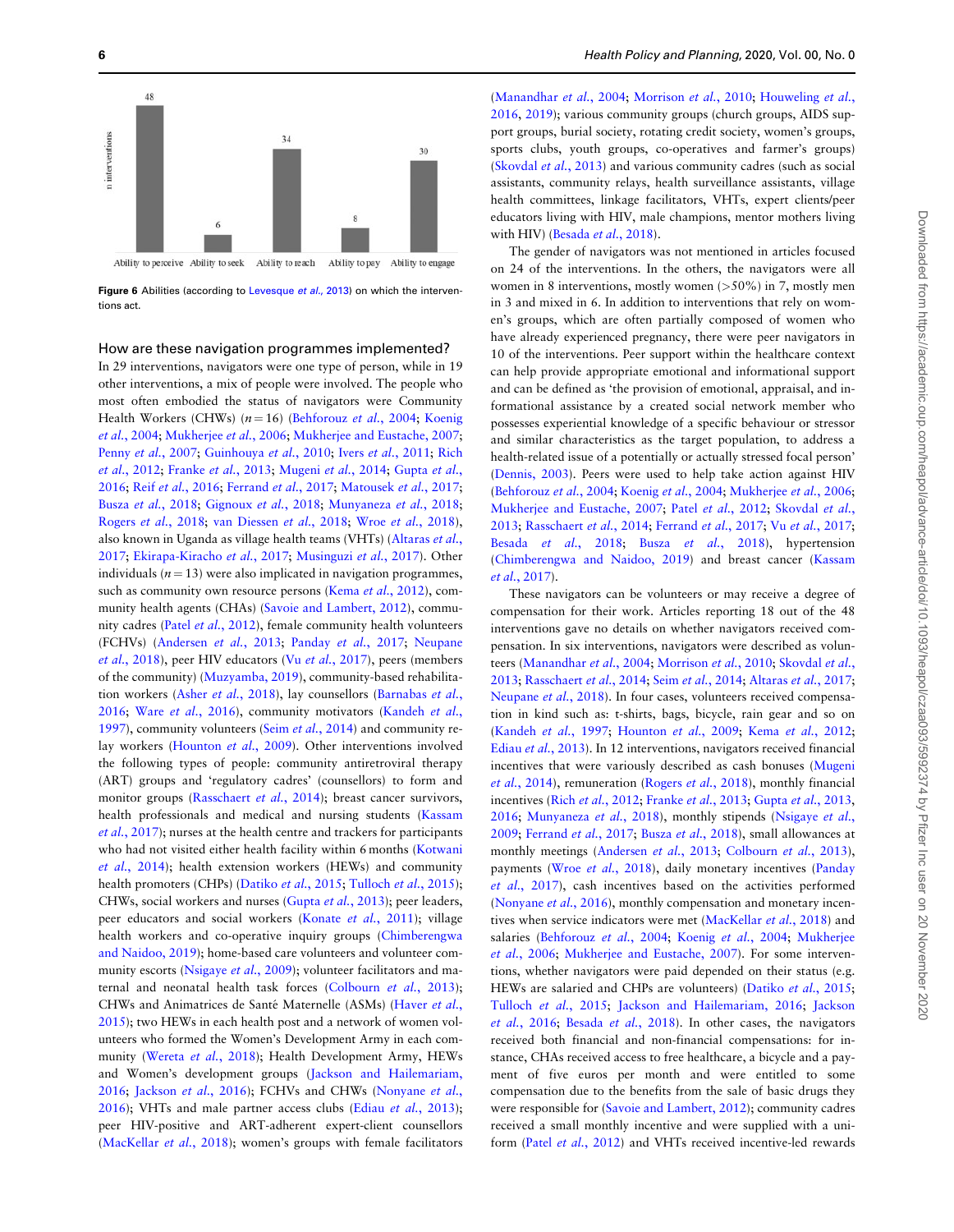# <span id="page-6-0"></span>Table 1 Overview of the actions implemented for each ability

| Ability             | Actions                                                                                                                                                                                                                                                                                                                                                                          | References                                                                                                                            |
|---------------------|----------------------------------------------------------------------------------------------------------------------------------------------------------------------------------------------------------------------------------------------------------------------------------------------------------------------------------------------------------------------------------|---------------------------------------------------------------------------------------------------------------------------------------|
| Ability to perceive | Identify sick people or at-risk people in the community (case finding) (a) or pregnant<br>women (b)                                                                                                                                                                                                                                                                              | (a) $9, 15, 16, 17, 23, 29, 30, 33,$<br>36, 37, 45, 46, 47, 48, 50,<br>53, 55; (b) 8, 19, 24, 25, 44                                  |
|                     | Provide a varied combination of health promotion, information, education, destigmatiza-<br>tion, counselling and sensitization at the community level (via community gatherings,<br>radio, local newspapers, etc.) or at group level (e.g. group education sessions) (a), at the<br>household or individual level (e.g. via house-to-house visits) (b) or both at the collective | (a) 2, 3, 9, 12, 26, 32, 45, 47,<br>49, 54, 55, 57; (b) 1, 6, 8, 17,<br>23, 31, 35, 53, 58, 59; (c) 5,<br>11, 20, 24, 25, 27, 28, 29, |
|                     | and individual level (c)                                                                                                                                                                                                                                                                                                                                                         | 39, 40, 41, 42, 50, 52                                                                                                                |
|                     | Accompany the patients to community support meetings<br>Tell patients where the sites to obtain treatment are located, how to get there and when to<br>go                                                                                                                                                                                                                        | 38<br>58                                                                                                                              |
|                     | Conduct diagnostic campaigns through house-to-house visits, at the community level, or<br>within the health facilities                                                                                                                                                                                                                                                           | 4, 7, 9, 17, 19, 27, 30, 31, 32,<br>35, 37, 48, 49, 51, 55, 56,<br>58,60                                                              |
|                     | Facilitate the creation or operation of community groups to discuss health issues and de-<br>velop strategies to address these                                                                                                                                                                                                                                                   | 7, 10, 21, 22, 30, 34, 44                                                                                                             |
|                     | Inform patients about the activities set up by the intervention, such as the availability of<br>incentives and the removal of user fees                                                                                                                                                                                                                                          | 42                                                                                                                                    |
|                     | Visit the patients in the event of non-appearance in the health centre after a diagnosis that<br>revealed a disease (a), sometimes this will happen several times until they go to the centre<br>(b)                                                                                                                                                                             | (a) $43, 56$ ; (b) $51$                                                                                                               |
|                     | Refer participants or families to local organizations offering additional support services<br>Carry out meetings with community representatives and biannual meetings at facility level<br>to identify major barriers to accessing services and gaps in service provision and to de-<br>velop strategies and joint action plan to address these                                  | 13<br>59                                                                                                                              |
| Ability to seek     | Use cultural groups for community mobilization and for communicating different health                                                                                                                                                                                                                                                                                            | 28                                                                                                                                    |
|                     | messages<br>Use specific tools and graphics for awareness campaigns to contribute to cultural<br>appropriateness                                                                                                                                                                                                                                                                 | 27                                                                                                                                    |
|                     | Guide the patient through the entire medical process to obtain a hospital record, financial<br>support and so on                                                                                                                                                                                                                                                                 | 33                                                                                                                                    |
|                     | Target men through outreach activities to incite them to encourage women to visit health<br>centres                                                                                                                                                                                                                                                                              | 11, 53                                                                                                                                |
|                     | Inform patients that they are allowed to reproduce certain cultural traditions (e.g. rituals<br>related to childbirth) in health facilities                                                                                                                                                                                                                                      | 24, 25                                                                                                                                |
| Ability to reach    | Use of a dedicated vehicle for transporting patients to the health centre                                                                                                                                                                                                                                                                                                        | 46                                                                                                                                    |
|                     | Create an ambulance service that can be called upon by navigators                                                                                                                                                                                                                                                                                                                | 24, 25                                                                                                                                |
|                     | Equip navigators with cell phones to alert the local health centre and district hospital of<br>emergencies and call ambulances to refer severe cases (a) or pregnant women quickly (b)                                                                                                                                                                                           | (a) $35$ ; (b) 19                                                                                                                     |
|                     | Facilitate referrals by helping organize transport to the referral facility<br>Accompany the patients to the health centre (with transportation or on foot)                                                                                                                                                                                                                      | 1,53<br>1, 2, 3, 14, 18, 19, 32, 33, 36,<br>38, 42, 43, 44, 47, 48, 60                                                                |
|                     | Distribute referral cards that enable navigators to send patients to the health centre and to<br>follow-up on them                                                                                                                                                                                                                                                               | 2,52                                                                                                                                  |
|                     | Help patients to pay for transport: reimburse transportation (a), distribute travel vouchers<br>(b), provide transportation allowances or stipend (c) and set up free transportation to the<br>health centre (d)                                                                                                                                                                 | (a) $50$ ; (b) $31$ ; (c) $14$ , $18$ , $27$ , $37$ ,<br>42, 43, 49; (d) 55                                                           |
|                     | Pay the cost of fuel for the ambulance to transfer people from villages to health centres<br>Help navigate patients to the services they require (introducing facility staff, guide patients<br>through all necessary steps in the clinic, etc.)                                                                                                                                 | 53<br>5, 32, 33, 50, 51, 58                                                                                                           |
|                     | Refer cases using any motorbikes available in the area and reimburse the motorcyclists<br>upon arrival at the hospital                                                                                                                                                                                                                                                           | 15                                                                                                                                    |
|                     | Help provide safe passage to health facilities (in conflict areas)                                                                                                                                                                                                                                                                                                               | 40                                                                                                                                    |
|                     | Support community strategies to address or finance transport and referrals (such as bicycle<br>ambulances, stretcher schemes, road maintenance, village savings and loans, emergency<br>funds, etc.)                                                                                                                                                                             | 8, 10, 20, 21, 22, 34, 59                                                                                                             |
|                     | Mobilize the community to form action groups (e.g. people who volunteer to carry patients<br>in hammocks to the health centre or to a place where transport can be obtained)                                                                                                                                                                                                     | 26                                                                                                                                    |
|                     | Use motorbikes on a weekly basis to locate patients who have missed a visit and bring them<br>back to clinic where possible                                                                                                                                                                                                                                                      | 60                                                                                                                                    |
|                     | Partnership with local transporters to ease geographical access to healthcare                                                                                                                                                                                                                                                                                                    | 12                                                                                                                                    |
| Ability to pay      | Provide subsidies to support families unable to finance treatment                                                                                                                                                                                                                                                                                                                | 46<br>57                                                                                                                              |

(continued)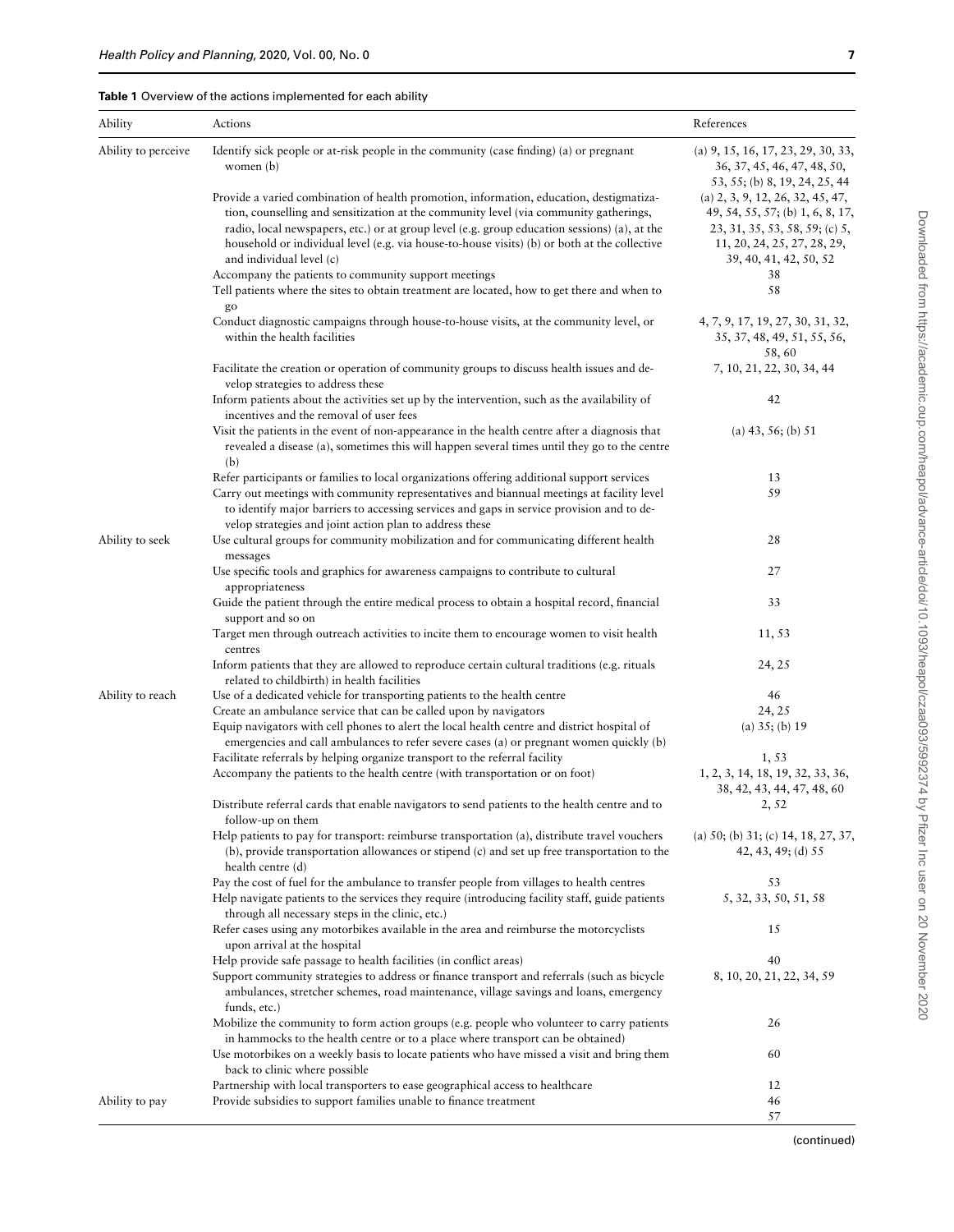<span id="page-7-0"></span>

| Table 1 (continued) |                                                                                                                                                                                                                                                                                                                                                                                                                                                                                               |                                                                                                     |
|---------------------|-----------------------------------------------------------------------------------------------------------------------------------------------------------------------------------------------------------------------------------------------------------------------------------------------------------------------------------------------------------------------------------------------------------------------------------------------------------------------------------------------|-----------------------------------------------------------------------------------------------------|
| Ability             | Actions                                                                                                                                                                                                                                                                                                                                                                                                                                                                                       | References                                                                                          |
|                     | Distribute referral vouchers that are redeemable for care and health services at the health<br>facilities                                                                                                                                                                                                                                                                                                                                                                                     |                                                                                                     |
|                     | Support community strategies to finance care (such as cost-sharing initiative in the commu-<br>nity for finance health emergencies or community-generated funds)                                                                                                                                                                                                                                                                                                                              | 10, 20, 21, 22, 34                                                                                  |
|                     | Promote savings through savings groups and other methods                                                                                                                                                                                                                                                                                                                                                                                                                                      | 12                                                                                                  |
|                     | Support income-generating activity projects                                                                                                                                                                                                                                                                                                                                                                                                                                                   | 3,54                                                                                                |
| Ability to engage   | Conduct follow-up visits to ensure continuity of care at home or in the health posts                                                                                                                                                                                                                                                                                                                                                                                                          | 9, 39, 46                                                                                           |
|                     | Carry out home visits to facilitate treatment adherence, good practices and correct treat-<br>ment administration (a), to ensure that the obligatory health visits have been attended<br>(b), to provide both psychosocial and clinical support (c), to inform patients regarding<br>the importance of drug compliance (d), to identify danger signs and give an alert if there<br>is any sign of complications (e) or to distribute food to make it easier to take daily medi-<br>cation (f) | (a) $1, 41$ ; (b) $52$ ; (c) $3, 5, 18, 23$<br>40, 49, 50, 60; (d) 56; (e) 19,<br>$33$ ; (f) 36, 50 |
|                     | Directly observe medication intake at home (which is called home-based directly observed<br>therapy)                                                                                                                                                                                                                                                                                                                                                                                          | 4, 14, 17, 19, 29, 36, 37, 38, 49                                                                   |
|                     | Accommodate patients requiring intensive daily physiotherapy in a rehabilitation hostel                                                                                                                                                                                                                                                                                                                                                                                                       | 46                                                                                                  |
|                     | Use standardized registers to prevent loss-to-follow-up (make a home visit and offer sup-<br>port to those who are registered as not having received their medications)                                                                                                                                                                                                                                                                                                                       | 45                                                                                                  |
|                     | Support patient's participation in support groups, group education sessions or sensitization<br>meetings that provide psychosocial support, information about adherence, advice on<br>compliance and that discuss adherence issues and how to handle long-term therapy, etc.                                                                                                                                                                                                                  | 4, 7, 30, 47, 54, 57, 60                                                                            |
|                     | Call patients with cellphones to remind them of their clinical appointment and provide on-<br>going psychosocial and informational support                                                                                                                                                                                                                                                                                                                                                    | 32                                                                                                  |
|                     | Discuss with the patient to identify and resolve real and perceived barriers to adherence<br>Accompany patients to the health centre for follow-up visits                                                                                                                                                                                                                                                                                                                                     | 6, 18, 23, 29, 32, 36, 38<br>33                                                                     |
|                     | Track patients who did not visit a health facility after enrolment (phone calls and home vis-<br>its) to determine care status and assess barriers to care                                                                                                                                                                                                                                                                                                                                    | 5, 11, 13, 17, 30, 31, 60                                                                           |
|                     | Set up appointments with a clinical psychologist to evaluate, anticipate or address any issue<br>with drug adherence patients may be experiencing                                                                                                                                                                                                                                                                                                                                             | 30                                                                                                  |
|                     | Sensitize patients to the importance of regular treatment through radio, folk groups, audio-<br>visual support and so on                                                                                                                                                                                                                                                                                                                                                                      | 16                                                                                                  |
|                     | Set up appointments at a patient's home with a social worker to analyse the household's fi-<br>nancial situation and social support network; develop an individualized management<br>plan on the basis of these assessments and the input of the navigators                                                                                                                                                                                                                                   | 29, 37                                                                                              |

Sources: (1) [Altaras](#page-13-0) et al. (2017), (2) [Andersen](#page-13-0) et al. (2013), (3) Asher et al. [\(2018\),](#page-13-0) (4) [Behforouz](#page-13-0) et al. (2004), (5) [Besada](#page-13-0) et al. [\(2018\)](#page-13-0), (6) Busza et al. (2018), (7) [Chimberengwa and Naidoo \(2019\),](#page-13-0) (8) [Colbourn](#page-13-0) et al. (2013), (9) [Datiko](#page-13-0) et al. (2015), (10) [Manandhar](#page-14-0) et al. (2004), (11) Ediau et al. [\(2013\),](#page-13-0) (12) [Ekirapa-](#page-13-0)[Kiracho](#page-13-0) et al. (2017), (13) [Ferrand](#page-13-0) et al. (2017), (14) [Franke](#page-13-0) et al. (2013), (15) [Gignoux](#page-13-0) et al. (2018), (16) [Guinhouya](#page-13-0) et al. (2010), (17) Gupta et al. [\(2013\),](#page-13-0) (18) Gupta et al. [\(2016\),](#page-14-0) (19) Haver et al. [\(2015\)](#page-14-0), (20) [Hounton](#page-14-0) et al. (2009), (21) [Houweling](#page-14-0) et al. (2016), (22) Houweling et al. (2019), (23) Ivers et al. [\(2011\),](#page-14-0) (24) [Jackson and Hailemariam \(2016\)](#page-14-0), (25) [Jackson](#page-14-0) et al. (2016), (26) [Kandeh](#page-14-0) et al. (1997), (27) [Kassam](#page-14-0) et al. (2017), (28) Kema et al. [\(2012\),](#page-14-0) (29) [Koenig](#page-14-0) et al. [\(2004\)](#page-14-0), (30) [Konate](#page-14-0) et al. (2011), (31) [Kotwani](#page-14-0) et al. (2014), (32) [MacKellar](#page-14-0) et al. (2018), (33) [Matousek](#page-14-0) et al. (2017), (34) [Morrison](#page-14-0) et al. (2010), (35) [Mugeni](#page-14-0) et al. [\(2014\),](#page-14-0) (36) [Mukherjee and Eustache \(2007\)](#page-14-0), (37) [Mukherjee](#page-14-0) et al. (2006), (38) [Munyaneza](#page-14-0) et al. (2018), (39) [Musinguzi](#page-14-0) et al. (2017), (40) [Muzyamba,](#page-14-0) [\(2019\)](#page-14-0), (41) [Neupane](#page-14-0) et al. (2018), (42) [Nonyane](#page-14-0) et al. (2016), (43) [Nsigaye](#page-14-0) et al. (2009), (44) [Panday](#page-14-0) et al. (2017), (45) Patel et al. [\(2012\)](#page-14-0), (46) [Penny](#page-15-0) et al. [\(2007\)](#page-15-0), (47) [Rasschaert](#page-15-0) et al. (2014), (48) Reif et al. [\(2016\)](#page-15-0), (49) Rich et al. [\(2012\)](#page-15-0), (50) [Rogers](#page-15-0) et al. (2018), (51) [Barnabas](#page-13-0) et al. (2016), (52) [Savoie and](#page-15-0) [Lambert \(2012\)](#page-15-0), (53) Seim et al. [\(2014\),](#page-15-0) (54) [Skovdal](#page-15-0) et al. (2013), (55) [Tulloch](#page-15-0) et al. (2015), (56) [Van Diessen](#page-13-0) et al. (2018), (57) Vu et al. [\(2017\),](#page-15-0) (58) [Ware](#page-15-0) et al. [\(2016\),](#page-15-0) (59) [Wereta](#page-15-0) et al. (2018) and (60) Wroe et al. [\(2018\).](#page-15-0)

#### Box 1 Focus on patient navigation in Haiti (based on [Matousek](#page-14-0) et al., 2017)

In Haiti, although a social service programme is in place that provides financial assistance to the poorest, patients from the mountains are more likely to be excluded from health systems than those residing in the plains because they face several barriers such as low literacy rates, unfamiliarity with the health system and social disempowerment. The objective of this patient navigation programme was to increase the rate of elective surgery for patients from mountain areas.

Navigators identify people in the community who need surgery, enrol them in the programme and guide them through the entire medical process (help with administrative procedures, any required testing and so on). They sometimes physically accompany patients to hospitals, guide them through all necessary steps in clinic and, after the operation, make home visits to ensure that patients do not have an infection.

The evaluation of the project demonstrated its effectiveness as a 2-fold increase in the number of elective surgeries was observed among mountain populations following the intervention. Acting on the abilities to perceive, seek, reach and engage has therefore enabled a vulnerable population to access health services.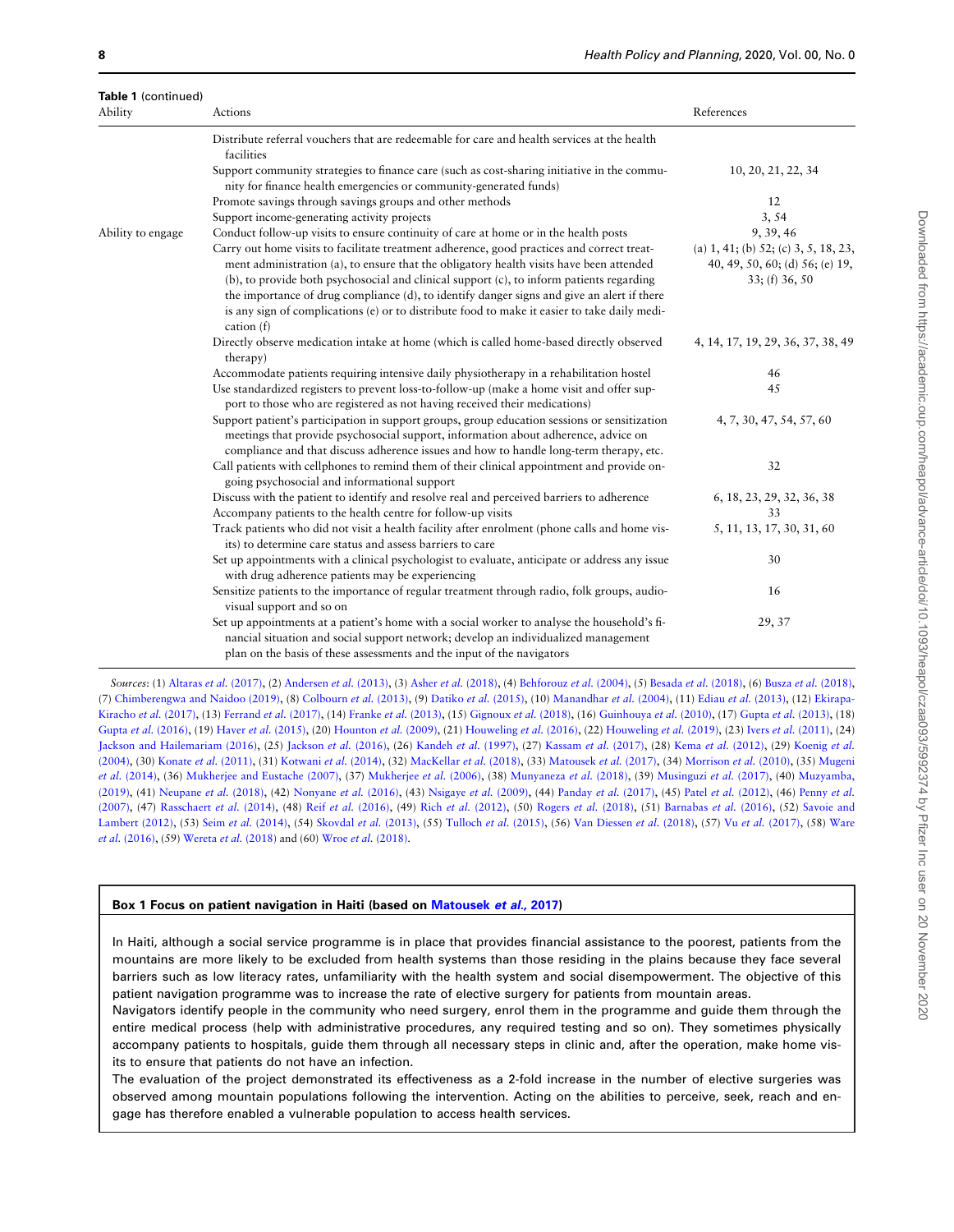and were given bicycles and t-shirts [\(Musinguzi](#page-14-0) et al., 2017). In one case, CHWs were organized by co-operatives, each of whom received money on a quarterly basis depending on the achievement of indicators (70% of the payment was directed to the co-operative, and 30% was directed to CHWs as an individual incentive) ([Haver](#page-14-0) et al.[, 2015\)](#page-14-0).

# What designs and methods have been used to evaluate these programmes?

The types of evaluation used for these navigation interventions varied widely. The majority of articles focused on effectiveness  $(n = 37)$ . Other types of evaluation were: cost-effectiveness  $(n = 7)$ , both effectiveness and acceptability  $(n=3)$ , acceptability  $(n=3)$ , equity ( $n = 2$ ), both feasibility and acceptability ( $n = 1$ ), both effectiveness and equity  $(n = 1)$ , both cost-effectiveness and acceptability  $(n = 1)$ , acceptability, feasibility, and effectiveness  $(n = 1)$ , effectiveness, acceptability and equity  $(n = 1)$ , both effectiveness and mechanism of effect  $(n = 1)$ , sustainability  $(n = 1)$  and mechanism of effect  $(n = 1)$ . Only four evaluations differentiated beneficiaries by different socio-economic categories to assess the equity of intervention, two of which related to the same intervention [\(Houweling](#page-14-0) et al.[, 2016](#page-14-0), [2019;](#page-14-0) [Nonyane](#page-14-0) et al., 2016; [Kassam](#page-14-0) et al., 2017). No other articles differentiated the impact of the intervention on the poorest recipients.

According to the categories in the Mixed Methods Appraisal Tool (Hong et al.[, 2018\)](#page-14-0), the evaluation methods used were descriptive quantitative ( $n = 16$ ), mixed methods ( $n = 12$ ), randomized quantitative ( $n = 7$ ), quantitative without randomization ( $n = 11$ ) and qualitative ( $n = 14$ ), as shown in Figure 7.

# What are the (expected and unexpected) effects of these interventions?

This type of intervention generally allows a substantial number of people in need to receive care (Penny et al.[, 2007](#page-15-0)), reduces mortality rates ([Savoie and Lambert, 2012](#page-15-0); [Mugeni](#page-14-0) et al., 2014), improves health metrics [\(Neupane](#page-14-0) et al., 2018), decreases the case fatality ratio ([Gignoux](#page-13-0) et al., 2018) and increases the use of health services (Kema et al.[, 2012;](#page-14-0) Seim et al.[, 2014\)](#page-15-0), including the number of assisted deliveries [\(Savoie and Lambert, 2012](#page-15-0)). It reduces the negative influence of barriers to accessing care such as the financial costs



of transport and the inaccessibility of health services ([Gupta](#page-14-0) et al., [2016\)](#page-14-0).

Actions on the ability to perceive, such as information or sensitization, were evaluated and yielded extremely good results overall. There was good attendance at community health campaigns ([Kotwani](#page-14-0) et al., 2014). For example, some outreach meetings attracted 9000 participants ([Guinhouya](#page-13-0) et al., 2010). In addition, the information provided was considered useful: in one intervention, 72% of respondents found the health education useful ([Kassam](#page-14-0) et al.[, 2017](#page-14-0)) and participants demonstrated significant improvements in their comprehensive knowledge of the health issue targeted by the intervention and the self-efficacy needed to engage in healthy choices (Vu et al.[, 2017\)](#page-15-0). In some cases, community mobilization was shown to be a major factor contributing to the positive changes observed ([Hounton](#page-14-0) et al., 2009). For instance, women's groups were perceived as a source of support and a place for learning and sharing knowledge ([Morrison](#page-14-0) et al., 2010). The evaluation results also showed that information, health education and health promotion campaigns can help to destigmatize diseases such as HIV. For example, in Zimbabwe, the fact that most people now have a good knowledge of HIV transmission has demystified HIV and contributed to its normalization ([Skovdal](#page-15-0) et al., 2013). However, the primary advantage of navigation interventions that address several barriers is that they provide a continuum of care, including the link between prevention and treatment. In some sites, this has therefore led to an enormous increase in the demand for voluntary counselling and testing [\(Koenig](#page-14-0) et al., 2004).

Actions undertaken as part of navigation interventions also have effects on healthcare use. For instance, they can increase the number of consultations ([Savoie and Lambert, 2012](#page-15-0); [Wereta](#page-15-0) et al., 2018); the number of people linked to care ([Barnabas](#page-13-0) et al., 2016); the number of people diagnosed and brought into care ([Chimberengwa](#page-13-0) [and Naidoo, 2019\)](#page-13-0), sometimes on the same day as testing ([Reif](#page-15-0) et al.[, 2016](#page-15-0)) and can help enrol a high number of people in the pro-gramme (Patel et al.[, 2012](#page-14-0); [Rogers](#page-15-0) et al., 2018). Interventions also have other positive effects related to enrolment in care, such as encouraging people to seek care earlier and involving other people concerned such as men. For example, in one case, there was a decrease of 90% in the proportion of children arriving at the health facilities with severe disease conditions (Kema et al.[, 2012](#page-14-0)), whereas in another, home visits by navigators in the intervention area predicted early antenatal care (ANC) attendance [\(Ekirapa-Kiracho](#page-13-0) et al.[, 2017](#page-13-0)). In Uganda, following the intervention, the number of male partners counselled, tested and given their results together with their wives at the first ANC visit rose (Ediau et al.[, 2013](#page-13-0)). The direct impact of navigators on this type of result was assessed in an article by [Mukherjee and Eustache \(2007\),](#page-14-0) which showed that at the two clinics reviewed, over half of the patients with a new diagnosis of HIV were referred directly by, or could name, a CHW.

There were few elements of the evaluations that focused on actions implemented to influence the ability to seek and the ability to pay. All that is known is that the facilitators included the information on the provision of health services that are culturally more acceptable for women ([Jackson and Hailemariam, 2016](#page-14-0)) and that the utilization rate of the vouchers distributed in one intervention was 81% (Vu et al.[, 2017\)](#page-15-0). Regarding the accompaniment related to the ability to reach, it was found that, in a linkage case management programme for HIV-positive patients in Tanzania, 83% of participants were escorted to an HIV care and treatment clinic on foot or by car ([MacKellar](#page-14-0) et al., 2018), whereas in Rwanda, 19 248 pregnant women in 1 year were accompanied to the health centre as a re-Figure 7 Evaluation methods used to assess the interventions. Sult of pregnancy-related danger signs being identified by the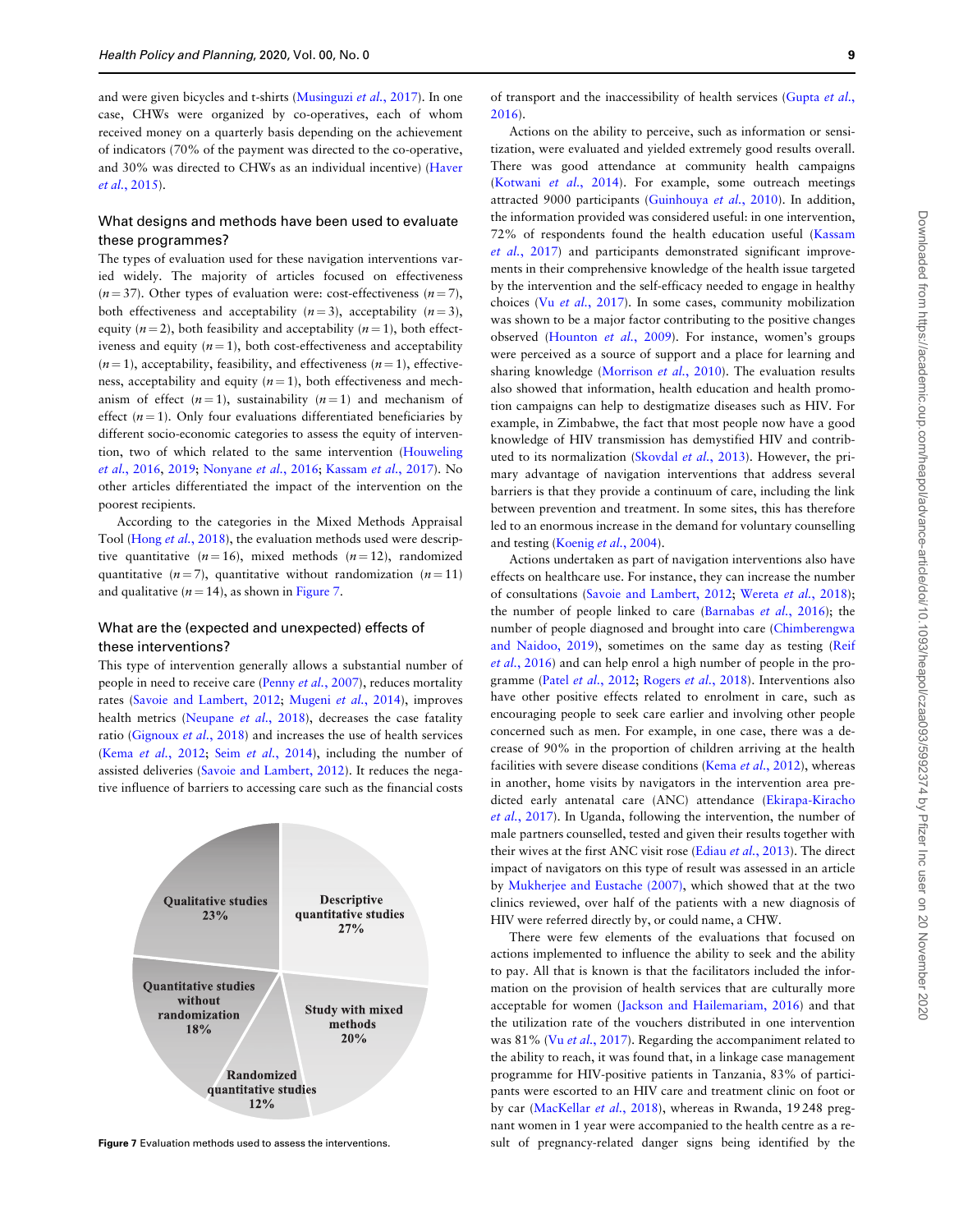navigators and a further 150 207 women in labour were accompanied by ASMs to deliver their babies in health facilities ([Haver](#page-14-0) et al., [2015\)](#page-14-0).

Regarding the ability to engage, the results of the evaluation of activities undertaken during the intervention were encouraging. Most notably, multiple evaluations show a high number of people recorded as retained within the programme ([Behforouz](#page-13-0) et al., 2004; Patel et al.[, 2012](#page-14-0); Rich et al.[, 2012](#page-15-0); [Munyaneza](#page-14-0) et al., 2018) and a high number of patients diagnosed who successfully progressed from diagnosis to treatment ([Konate](#page-14-0) et al., 2011; Patel et al.[, 2012](#page-14-0)). For example, in Liberia, the retention rate for HIV patient enrolment increased from 6.9% to 86.1% throughout the intervention period ([Rogers](#page-15-0) et al., 2018). In Togo, adherence to epilepsy treatment exceeded 95% in all primary care units of intervention ([Guinhouya](#page-13-0) et al., 2010). These results are often directly related to support from navigators, which is strongly correlated with a lower risk of attrition from care ([Franke](#page-13-0) et al., 2013). However, this support may sometimes have an unexpected effect. For example, in Rwanda, one evaluation identified a high proportion of people missing a health facility visit in the first 6 months of ART treatment. The authors attribute this effect to the fact that patients may consider these visits unnecessary as they receive daily visits from navigators at home ([Munyaneza](#page-14-0) et al., 2018). In terms of the support groups, several evaluation have shown that the number of people who continue to be involved with their groups throughout the intervention period was high (e.g. 91% in an intervention targeting HIV in Uganda, Vu et al.[, 2017\)](#page-15-0). However, in an Ethiopian programme for persons with schizophrenia, a family support group that had been set up in one sub-district of intervention ended after only three meetings, either because participants felt uncomfortable discussing personal issues or their relative was too ill to be left unattended [\(Asher](#page-13-0) et al.[, 2018\)](#page-13-0).

Some assessments also considered the cost of the programme. Navigation programmes vary enormously depending on their target audiences, the context (e.g. whether or not navigators are remunerated) and the abilities on which they act. Nevertheless, the majority of evaluations found the interventions to be effective. For example, their cost was estimated at US\$44 per patient in Tanzania ([MacKellar](#page-14-0) et al., 2018), US\$0.73 per person per day in Guinea-Bissau (if the initial start-up costs are not taken into account, this number falls to US\$0.38 per person per day) [\(van Diessen](#page-13-0) et al., [2018\)](#page-13-0), US\$186 per year per beneficiary in Haiti [\(Mukherjee](#page-14-0) et al., [2006\)](#page-14-0), US\$25–30 per patient per year in Tanzania ([Nsigaye](#page-14-0) et al., [2009\)](#page-14-0), and US\$20 000 for the total cost in Haiti ([Matousek](#page-14-0) et al., [2017\)](#page-14-0). In one intervention in Nepal, the cost per newborn life saved was US\$3442 and per life year saved US\$111 ([Manandhar](#page-14-0) et al., [2004\)](#page-14-0). Another intervention in Malawi estimated that the effect on neonatal mortality was extremely cost-effective according to WHO criteria [\(Colbourn](#page-13-0) et al., 2013). However, one evaluation of an intervention that cost a total of US\$5082 concluded this was inefficient [\(Kandeh](#page-14-0) et al., 1997).

A somewhat cross-cutting element of interventions that was also evaluated in several articles was the acceptability of the intervention, from the perspective of both beneficiaries and health workers/navigators. In some cases, nurses and doctors supported the role of the navigators as complementing their own duties and recognized their presence as enabling them to spend time on more complicated tasks (Ivers et al.[, 2011](#page-14-0)). When health workers were directly implicated, they felt rewarded for their role in delivering services to vulnerable, remote and rural disadvantaged community groups ([Datiko](#page-13-0) et al., [2015\)](#page-13-0). However, in one intervention, the health workers did not want to recognize simple gestures such as preferential treatment for

patients referred by navigators and this affected the relationship between health workers and navigators [\(Musinguzi](#page-14-0) et al., 2017). Overall, this type of intervention was appreciated and considered acceptable by both the beneficiaries [\(Andersen](#page-13-0) et al., 2013; [Tulloch](#page-15-0) et al.[, 2015\)](#page-15-0) and the navigators (Busza et al.[, 2018\)](#page-13-0).

In terms of the navigators themselves, key elements used to describe their role in one intervention in Haiti were that they were a source of support, a leader who can maintain confidentiality, a collaborator with the family and a bridge to the medical centre ([Mukherjee and Eustache, 2007](#page-14-0)). This role is similar in most interventions. In fact, it was noted that the support provided by navigators was crucial in providing much needed economic, psychological, material and emotional support services ([Muzyamba, 2019](#page-14-0)). Furthermore, feeling encouraged and followed by navigators creates a desire to reciprocate (Ware *et al.*[, 2016\)](#page-15-0). Regarding the appropriate type of navigators, one study of an HIV-targeted intervention showed that communities were often more accepting of generalist community cadres for broad health promotion activities while peer supporters and lay counsellors were preferred for an HIV-specific follow-up [\(Besada](#page-13-0) et al., 2018). Finally, in one article, the authors explored the experiences and motivations of navigators. They concluded that the intrinsic drivers of motivation included a sense of gaining new skills, being supported and supervised, and being part of a team working together to respond to emerging challenges ([Datiko](#page-13-0) et al., 2015). However, another article reported that the frequent absences of those who play the role of navigator was a factor that limited the success of the intervention. This was because navigators have to engage in other activities as the service provided through the programme was not remunerated, which highlights some of the limitations of volunteering [\(Altaras](#page-13-0) et al., 2017).

Moreover, only a few evaluations focused on the equity of interventions. Nevertheless, we were able to identify results regarding the equity of some of the interventions. For instance, in an intervention targeting breast cancer in Tanzania, the authors state that the programme was able to reach lower socio-economic households because participants were among the poorest households and lived on <US\$2.00 a day [\(Kassam](#page-14-0) et al., 2017). In Ethiopia, an intervention to combat tuberculosis benefitted groups previously excluded from health services (such as the poorest of the poor, some women and the very sick) ([Datiko](#page-13-0) et al., 2015). Interventions that targeted pregnant women also showed signs of success among the poorest women. In Nepal, facility delivery increased across all wealth quintiles following the intervention and the poorest quartiles were more likely to receive a home visit for their newborn from a navigator within 3 days of giving birth than the least poor [\(Nonyane](#page-14-0) et al., [2016\)](#page-14-0). In an evaluation of multi-country (including Nepal and Malawi) randomized trials of women's groups, the intervention was shown to reduced neonatal mortality equitably and substantially across socio-economic strata. This means that the improvement was at least as strong among poor, illiterate and the most marginalized groups as it was among the better off ([Houweling](#page-14-0) et al., 2019). For the same intervention, another study showed that attendance at a women's group was generally equal between socio-economic strata and that, when there was a difference, attendance was lower among the elite. These results are encouraging and show the potential for developing this type of intervention to improve health equity and the situation of the most disadvantaged.

Finally, we noted some possible unexpected or negative effects of these programmes. In terms of implication of using peers as navigators, one article found that involving peers can help reduce the stigma around the disease and challenge the myth of certain death ([Kassam](#page-14-0) et al., 2017). However, in a setting where communities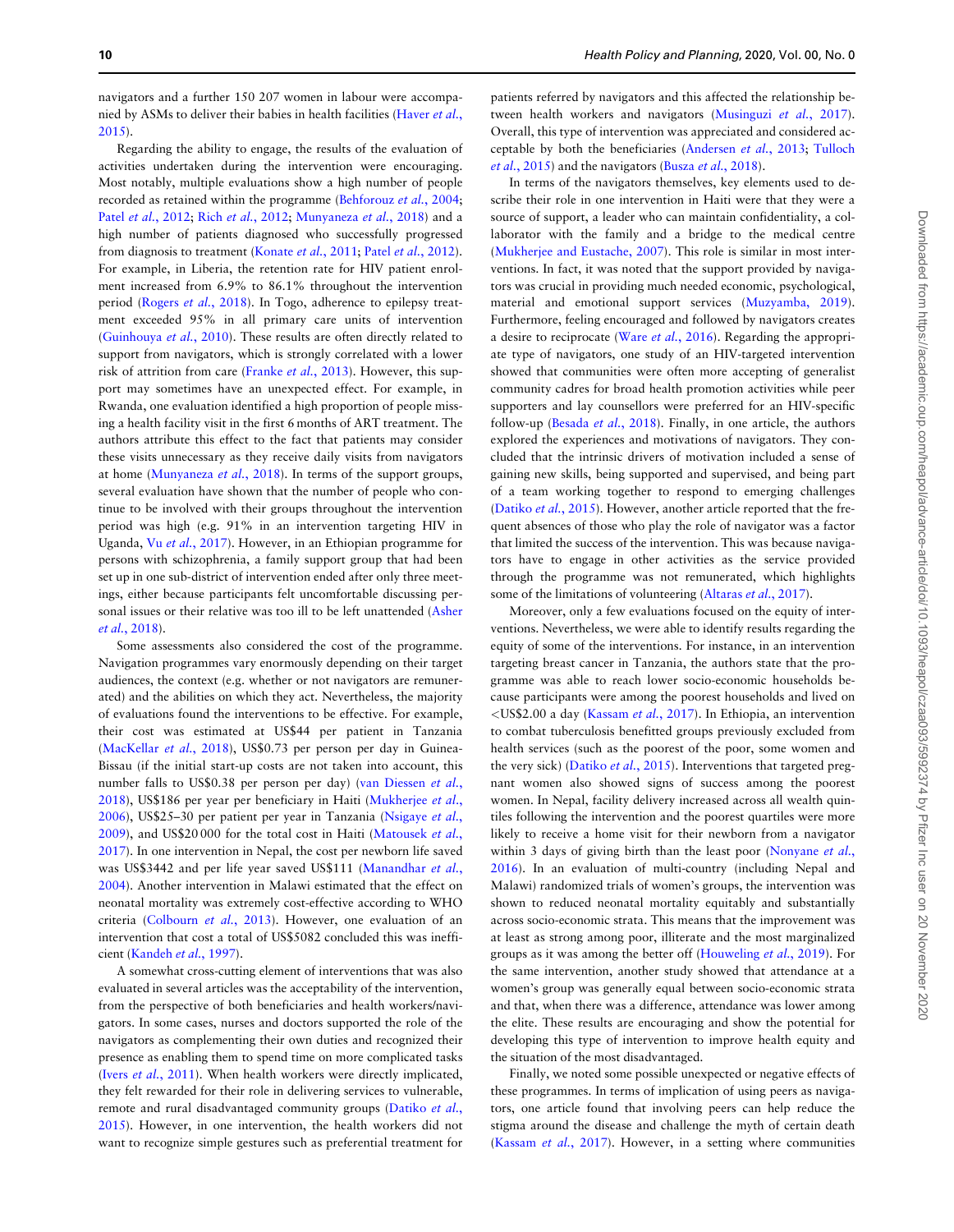have set up their own navigation actions (peers help other HIVinfected people), the evaluation showed that peer support sometimes reinforced negative attitudes towards ART, most notably scepticism, and that it negatively affected adherence to treatment ([Muzyamba,](#page-14-0) [2019\)](#page-14-0). Regarding the objectives of this type of intervention, it was noted that in Uganda, early enthusiasm about the intervention gradually waned into indifference and feelings of desperation when community expectations regarding the receipt of drugs from navigators were not realized ([Musinguzi](#page-14-0) et al., 2017). In Ethiopia, the lack of financial benefit from participation in the programme was a key issue in relation to acceptability, as patients felt their needs were not being met (Asher et al.[, 2018\)](#page-13-0). Another issue was that there were factors jeopardizing the sustainability of programmes. For instance, [Rasschaert](#page-15-0) et al. (2014) explained that the good daily functioning of the intervention described in their article was heavily dependent on the human, financial and logistical resources of the non-governmental organization that implemented it. Another article demonstrated that an intervention in a region where the navigators are supported by the government healthcare system was working beyond what was expected, whereas in the Nepalese region of Terai, a lack of connection between the navigators and healthcare centres was threatening the effectiveness and sustainability of the programme ([Panday](#page-14-0) et al., [2017\)](#page-14-0). Finally, several articles highlight the fact that despite the improvements observed, barriers still remain in the patient's care pathway, including distance and lack of transportation, the absence of husbands, extra costs ([Jackson](#page-14-0) et al., 2016), the unaffordability of medication (Asher et al.[, 2018](#page-13-0)) and drug stock-outs [\(Altaras](#page-13-0) et al.[, 2017\)](#page-13-0).

# What are the key factors to consider in the design and implementation of a navigation intervention?

Despite the diversity of interventions, some key factors are highlighted in the articles as essential to take into account to ensure the success of navigation interventions in LICs.

First, navigators should be familiar with the local context to provide most comprehensive care to disadvantaged patients ([Mukherjee](#page-14-0) [and Eustache, 2007;](#page-14-0) Busza et al.[, 2018\)](#page-13-0). The fact that they are from the community helps to reduce the isolation of patients and their stigmatization ([Behforouz](#page-13-0) et al., 2004) and helps to strengthen their motivation since they can observe directly the impact they have in the community ([Datiko](#page-13-0) et al., 2015). They also must be deployed strategically and be in sufficient number to meet the needs of equit-able geographic coverage and cultural preference ([Busza](#page-13-0) et al., [2018\)](#page-13-0). So, to facilitate access to care, navigators must be close to the people they help, available most of the time and easily located ([Altaras](#page-13-0) et al., 2017). It therefore seems crucial to mobilize people from the community who understand the contexts and the situation of the populations they have to help, but it is essential to take into account the power issues, political dynamics and biases that can influence their selection process. The lack of involvement of communities in the selection and the lack of transparency in the process was perceived as a factor that could limit the effectiveness of an intervention. In particular, in one intervention, the selection of a navigator with political commitments has hampered the use of his services and has been perceived as causing discrimination in the services distributed ([Altaras](#page-13-0) et al., 2017).

Many articles also noted working conditions and in particular the remuneration of navigators as having a particular influence on the success and sustainability of interventions [\(Rasschaert](#page-15-0) et al., [2014;](#page-15-0) Haver et al.[, 2015;](#page-14-0) [Panday](#page-14-0) et al., 2017; Busza et al.[, 2018\)](#page-13-0), especially since they may face opportunity costs. The non-

remuneration or low remuneration of these navigators can create tensions and a decrease in motivation (Besada et al.[, 2018](#page-13-0)). Furthermore, this position is predominantly held by women, so not paying them and considering them only as volunteers contributes to reinforcing gender inequalities [\(Panday](#page-14-0) et al., 2017). Formal recognition of the status of navigators (as the provision of contracts or documents attesting to the training received) is also pointed as important [\(Besada](#page-13-0) et al., 2018). These documents could provide a guarantee of payment and recognition of their work [\(Savoie and](#page-15-0) [Lambert, 2012\)](#page-15-0) and help to alleviate the community's doubts about navigators ([Altaras](#page-13-0) et al., 2017).

Regarding the links between navigators and health system, it is emphasized that navigators can bridge the gap between health services and communities, deliver services that are not easily delivered by clinic staff alone and improve the situation of patients regardless of the context of the healthcare system (Ivers et al.[, 2011](#page-14-0)). However, some articles point out that the results have been positive but limited by the inability of the health system to manage all new patients ([Andersen](#page-13-0) et al., 2013; [Barnabas](#page-13-0) et al., 2016; [Matousek](#page-14-0) et al., 2017) or by the unavailability or too high price of the treatment [\(Asher](#page-13-0) et al.[, 2018](#page-13-0)). It is also important to pay attention to the link among navigators, formal health workers and communities. Some authors have pointed out that regular meetings between navigators and health professionals were a crucial component of a successful programme ([Ferrand](#page-13-0) et al., 2017). However, in one case, health professionals refused to receive the children if they had not been previously referred by the navigators, which was badly experienced by the communities, which felt compelled to use these services even if they did not want to [\(Altaras](#page-13-0) et al., 2017). Communities may also perceive navigators as 'policing' and as allies of power if they partner with formal care structures which may compromise their functions in the community ([Musinguzi](#page-14-0) et al., 2017).

Then, several articles highlighted that free healthcare and treatment was essential for poor communities but that additional support (reimbursement of transport, food distribution, etc.) is also absolutely needed to improve health outcomes of vulnerable populations ([Mukherjee](#page-14-0) et al., 2006; [Rogers](#page-15-0) et al., 2018). It is emphasized that the fact that the navigator is capable of 'managing the entire context of the patient's illness experience make the programmes successful' ([Behforouz](#page-13-0) et al., 2004). Many articles mention that taking into account the social determinants of health is crucial to the success of the programme (Wroe et al.[, 2018\)](#page-15-0). Since health is not necessarily the main concern of poor populations, the programme must allow them to express their needs and take them into account in the for-mulation of the intervention [\(Rasschaert](#page-15-0) et al., 2014).

Finally, although there are few articles that have assessed the equity of interventions, we identified some elements that have enabled programmes to be equitable. The interventions that were found to be equitable all affected at least the ability to perceive, to reach and to pay. First, it seems necessary to think upstream of the intervention to assess the specific barriers faced by the lower socio-economic groups ([Kassam](#page-14-0) *et al.*, 2017) in order to ensure that the intervention acts on a perceived need, for which these population categories are willing to get involved [\(Houweling](#page-14-0) et al., 2016). The use of participatory tools and the use of participative approach makes it possible to use acceptable methods to deliver the intervention, to promote social acceptance and to reduce resistance ([Houweling](#page-14-0) et al., 2016; [Ekirapa-Kiracho](#page-13-0) et al., 2017). It is also important to target specific sites where vulnerable populations live, to use the mode of communication used by them ([Kassam](#page-14-0) et al., 2017), to take into account the cause-of-death distribution according to socio-economic strata ([Houweling](#page-14-0) et al., 2019), to use language and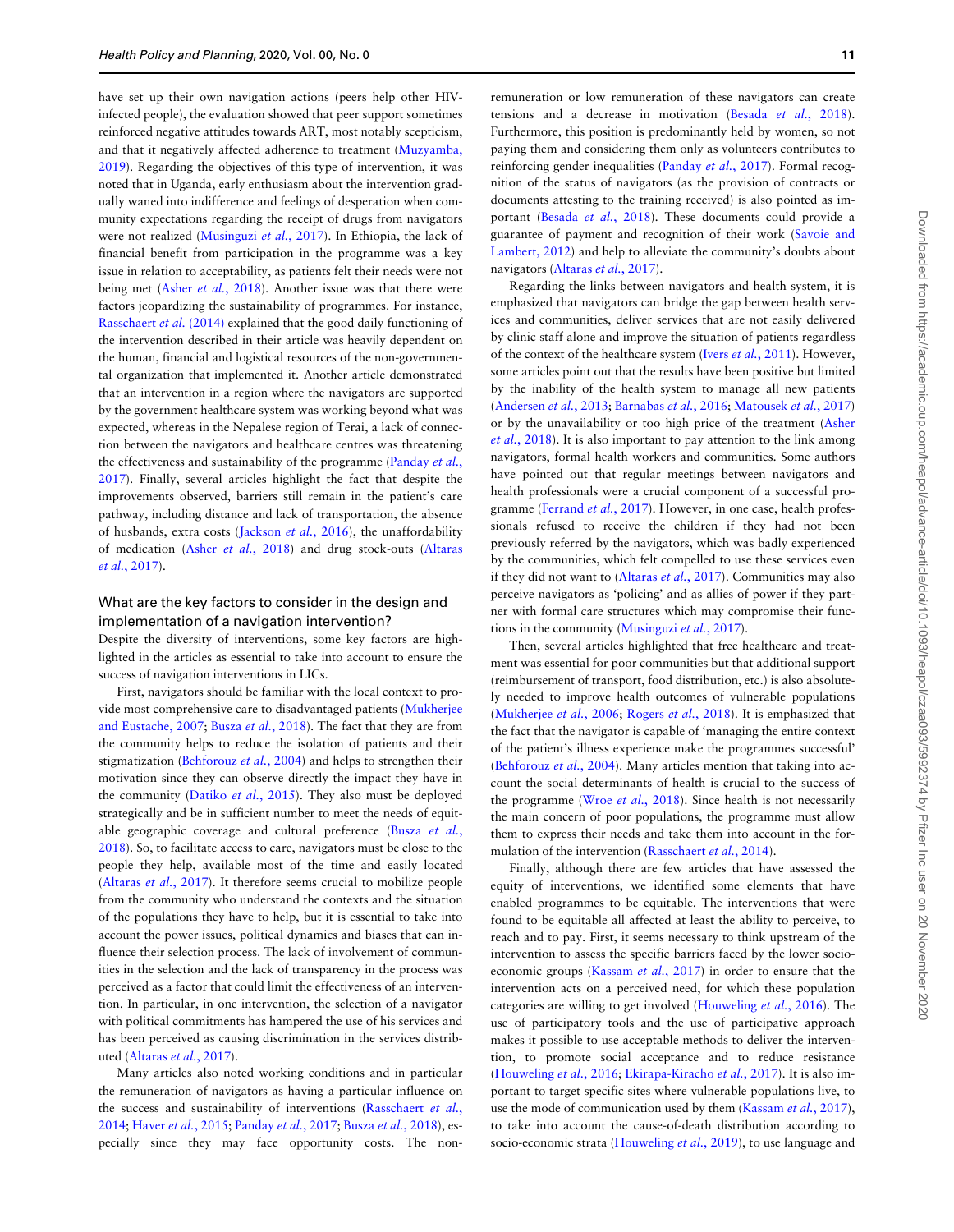approaches that are easily understood even by the least educated and to organize the intervention according to the convenience of these participants (adapted meeting times, etc.) ([Houweling](#page-14-0) et al., [2016\)](#page-14-0). The navigators, even if they may be more educated or more able to move within the community, should not be too different from the participants in the intervention ([Houweling](#page-14-0) et al., 2016). One article explains that using navigators from the community had a better effect on reducing inequalities than when interventions of the same type were implemented by routine workers ([Nonyane](#page-14-0) et al.[, 2016\)](#page-14-0). Finally, an intervention promoting women's group explains that 'principles for ensuring equitable intervention effects include universal coverage—making the intervention open to everyone—combined with soft-targeting to ensure uptake among lower strata' [\(Houweling](#page-14-0) et al., 2019).

# **Discussion**

To the best of our knowledge, this study is the first to synthesize evidence on this type of intervention in LICs. We observed a clear difference between navigation interventions in HICs and in LICs. Indeed, whereas navigation approaches in HICs are rather individualized, in LICs, the context and differences in financial resources mean that interventions sometimes require collective action in order to influence individualities. Furthermore, although the terms 'navigation' and 'navigator' are becoming popular in HICs, we rarely found these terms in the articles on LICs. In such contexts, navigators all have different names, although, in the end, they implement the same types of actions. Moreover, in LICs, navigators are often CHWs or similar. This raises questions about the sustainability and multiplication of these interventions as the amount of development assistance available for CHW-related projects is small and has been declining in recent years (Lu et al.[, 2020\)](#page-14-0).

We have also shown that no intervention specifically targeted indigents or even the elderly. While issues around access to health-care for indigents have been raised for some time [\(Stierle](#page-15-0) et al., [1999\)](#page-15-0), thus far little seems to have been done. Of course, accompaniment and assistance in navigating the healthcare system is a universal problem and actions in this direction should be put in place for any person who expresses the need for it. Nevertheless, several studies have shown that certain categories of people, particularly the most deprived, are particularly excluded from health systems (regardless of their level of functionality) and require more support to overcome the multitude of barriers they encounter in accessing care. This can be linked to the concept of 'proportionate universalism' ([Marmot](#page-14-0) et al., 2010). Actions must be universal, like UHC, and must reach everyone to improve the situation for all. Reducing inequalities cannot be achieved through actions solely in favour of the most disadvantaged. However, a universal approach may neglect the most marginalized in health systems who need specific support. To act for health equity, it seems essential to combine a universalist approach (actions concern everyone) and a differentiated approach according to the publics (actions vary according to the level of need). Therefore, it is indispensable to find appropriate solutions depending on the social gradient and patient navigation interventions targeting vulnerable populations can be a way of responding to that necessity.

To disseminate knowledge around this type of intervention and encourage decision makers to test these programmes with the poorest populations, we believe that it is important to implement know-ledge transfer strategies (Siron et al.[, 2015\)](#page-15-0) relating to these interventions. Only 9 of the 48 interventions reported in the review

implemented actions to transfer knowledge (although none of these articles stipulated that it was knowledge transfer). For example, a capitalization workshop with numerous actors in the development and health sectors [\(Savoie and Lambert, 2012](#page-15-0)), community feedback with representatives of the Ministry of Health ([Chimberengwa](#page-13-0) [and Naidoo, 2019](#page-13-0)), a dissemination meeting to share the results of the study to key stakeholders (Busza et al.[, 2018](#page-15-0); Wroe et al., 2018), all can help to improve the use of evidence by politicians and intervention developers.

It is also important to improve the description of these interventions, and, in particular, to provide the crucial details that will make it possible to replicate these interventions in other settings. Indeed, we noted that the interventions were very succinctly described in the articles. We sometimes found two articles on the same intervention that did not describe exactly the same actions. At other times, it was difficult to know whether the actions undertaken were planned by the intervention or were carried out by independent individuals. In particular, in some articles that described the physical accompaniment of patients to the centres, it was impossible to know whether this was initially planned by the intervention or the navigators themselves took this initiative. To overcome these issues, it might be necessary to use the TIDieR-PHP checklist and guide [\(Campbell](#page-13-0) et al., [2018\)](#page-13-0) to improve the reporting of interventions.

Furthermore, taking account of the contextual factors that facilitated or constrained each intervention will be important in replicating and adapt interventions to other settings. Using [Craig](#page-13-0) et al.'s [\(2018\)](#page-13-0) features of context to extract data from articles, we initially wanted to know how the context influences the intervention, implementation, target population and intervention outcomes; however, we found little evidence regarding the influence of context. Yet understanding the relationship between an intervention and the context is essential in knowing why the intervention has or has not been successful, why the impact varies according to the context and how the intervention can be successfully applied in other contexts.

Along with our documentary research, we decided to carry out the sixth stage of a scoping review, which consisted of consultation with experts. This sixth step is considered optional in the [Arksey](#page-13-0) [and O'Malley \(2005\)](#page-13-0) scoping review framework, but it turned out to be essential as no intervention targeting indigents could be found. Therefore, we conducted a qualitative survey with African field experts to discuss the relevance and feasibility of this type of programme for indigents. Initial results show that the majority of experts find this type of intervention highly relevant and in line with the current situation for indigents. The various experts interviewed felt that some of the actions identified in the literature review were more or less relevant for this category of population. For example, many noted that awareness raising at the community level would have little effect for indigents because, due to their social isolation, few go to such events. Some experts highlighted the fact that some actions were focused on contagious diseases that needed to be contained and thus were not applicable in other cases. For example, daily observation at home of the treatment of patients was seen by some as a kind of 'sanitary police'. This research is ongoing, and the results will allow us to operationalize the knowledge resulting from this scoping review for indigents.

Indeed, it is now necessary to 'scale-out' these interventions to another population and/or different settings ([Aarons](#page-13-0) et al., 2017). It may also be essential to test new actions that were not identified in the literature review but which could have a positive impact on people's abilities to access health services. Indeed, no intervention identified in the literature acted on all five abilities together at the patient level. For example, navigators could promote the creation of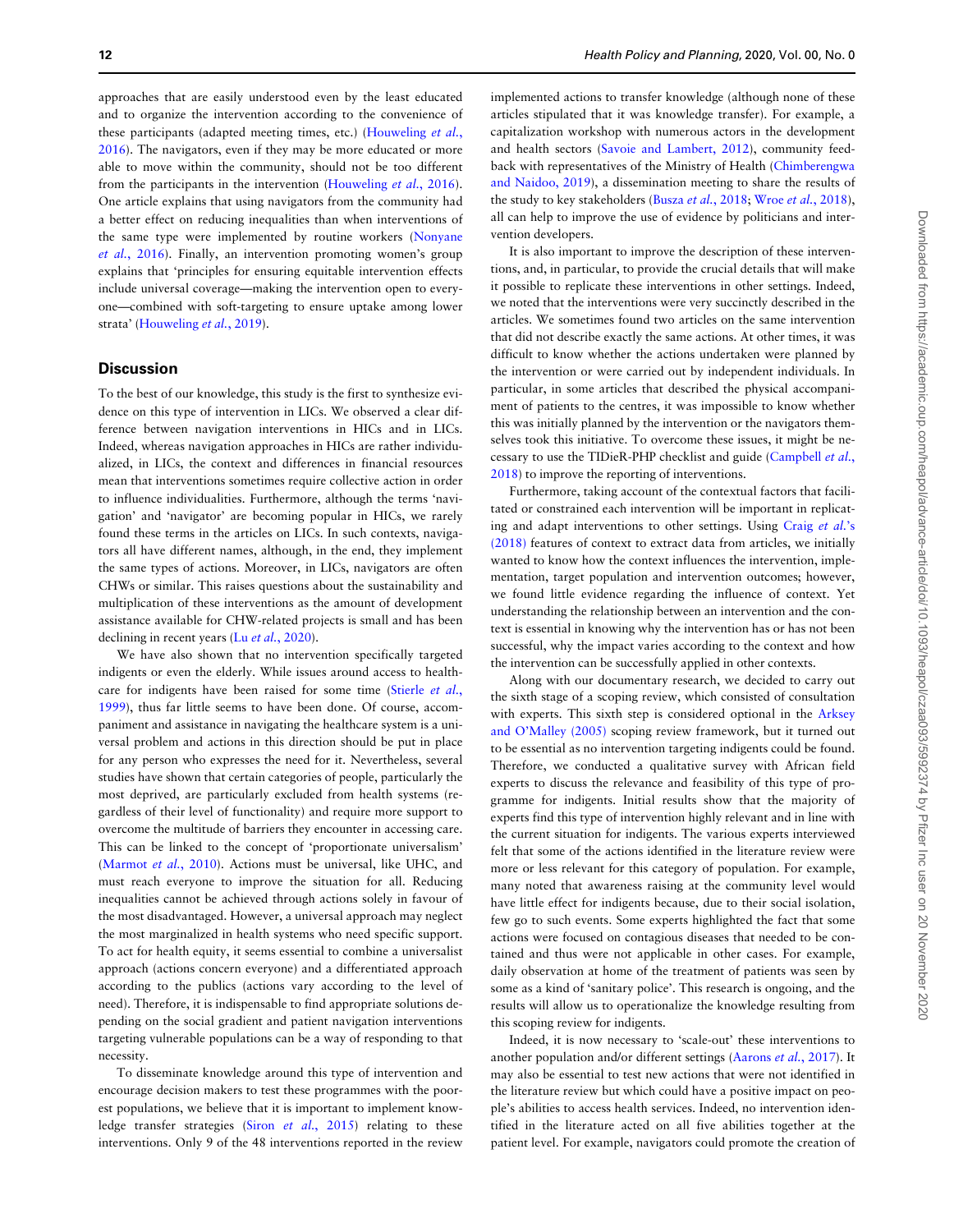

Figure 8 Care cascade and ideas to accompany the most vulnerable throughout their care path adapted from [Ridde et al. \(2019\).](#page-15-0)

civil society groups to respect the rights of the most disadvantaged people. There is a need to develop more innovative interventions such as patient navigation interventions that will facilitate evidencebased policy development for the poorest and support LICs to achieve UHC by making sure no one is left behind. To guide the formulation of such programmes, it will be advisable to use schemes similar to the one shown in Figure 8. Based on five steps, each of which is linked to an ability to access care as described by [Levesque](#page-14-0) et al. [\(2013\),](#page-14-0) this figure proposes examples of navigation actions that can be implemented at each step of the care pathway, to reduce the gap between those who need care and those who actually access care, by acting on the successive barriers that individuals may encounter between each step of their pathway to access care. Of course, the ideas presented are just examples of action and the reality is much more complex, but we wanted to propose this figure in a heuristic perspective. For different populations and contexts, it will therefore be necessary to assess the barriers encountered throughout the care process and propose innovative and adapted actions to overcome each barrier.

Our study also has some limitations. First, the fact that navigation interventions are never named as such in LICs made the keyword research more complicated. We tried to list the maximum number of synonyms for the concepts of navigation or navigator but the list is certainly not exhaustive. Similarly, we chose to focus on interventions that targeted the most disadvantaged and vulnerable groups; however, the list of keywords used to describe these populations may have been incomplete. Another potential limitation of our study concerns the definition we gave to navigation interventions. To formulate our definition, because a clear and precise definition was lacking in the literature, we relied on the conceptual framework of [Levesque](#page-14-0) et al. (2013). However, not all dimensions for each ability were clearly defined, so the interpretation of actions that affect each ability may differ slightly from one researcher to another. Moreover, an action that affects one ability may sometimes have positive or negative repercussions on others, yet this is difficult to analyse as the interrelationships between each ability were not

explained. Finally, regarding the results of intervention evaluations, it is always necessary to be cautious about any publication that promotes positive results ([Jones, 2016\)](#page-14-0) and to be alert to the pressure all actors in the health development sector face to demonstrate great success ([Rajkotia, 2018\)](#page-15-0). Nevertheless, we believe that the diversity of evaluation methods, variables observed and results (positive and negative) obtained provides a robust overview of the effects produced by these navigation interventions.

# Conclusion

It is now well demonstrated that user fee exemptions are necessary but not sufficient for poor and vulnerable populations to access health services. It is therefore essential to provide additional support to these vulnerable populations throughout their care pathway. This review showed that patient navigation interventions could be an adequate solution to enable such populations to overcome the many barriers to accessing care that they face. This type of patient-centred intervention appears to be effective and has shown good results in enhancing people's abilities to access healthcare in LICs and promising results in promoting equity. However, the scoping review also highlights a lack of interventions that target indigents in LICs. While the slogan 'leaving no one behind' structures discussions around UHC, it must be translated into action by systematically including particularly needy populations in programmes and paying special attention to their needs. There is an urgent need to test navigationtype interventions for indigents in Africa to prevent UHC benefiting all except them. The scoping review highlighted the diversity of patient navigation interventions, so there are many possibilities for action.

# Acknowledgements

We would like to thank Stéphanie Degroote, scoping review's expert, for her careful review of the search strategy; Sandrine Maes, librarian of the University of Lille, for her advice during the elaboration of our research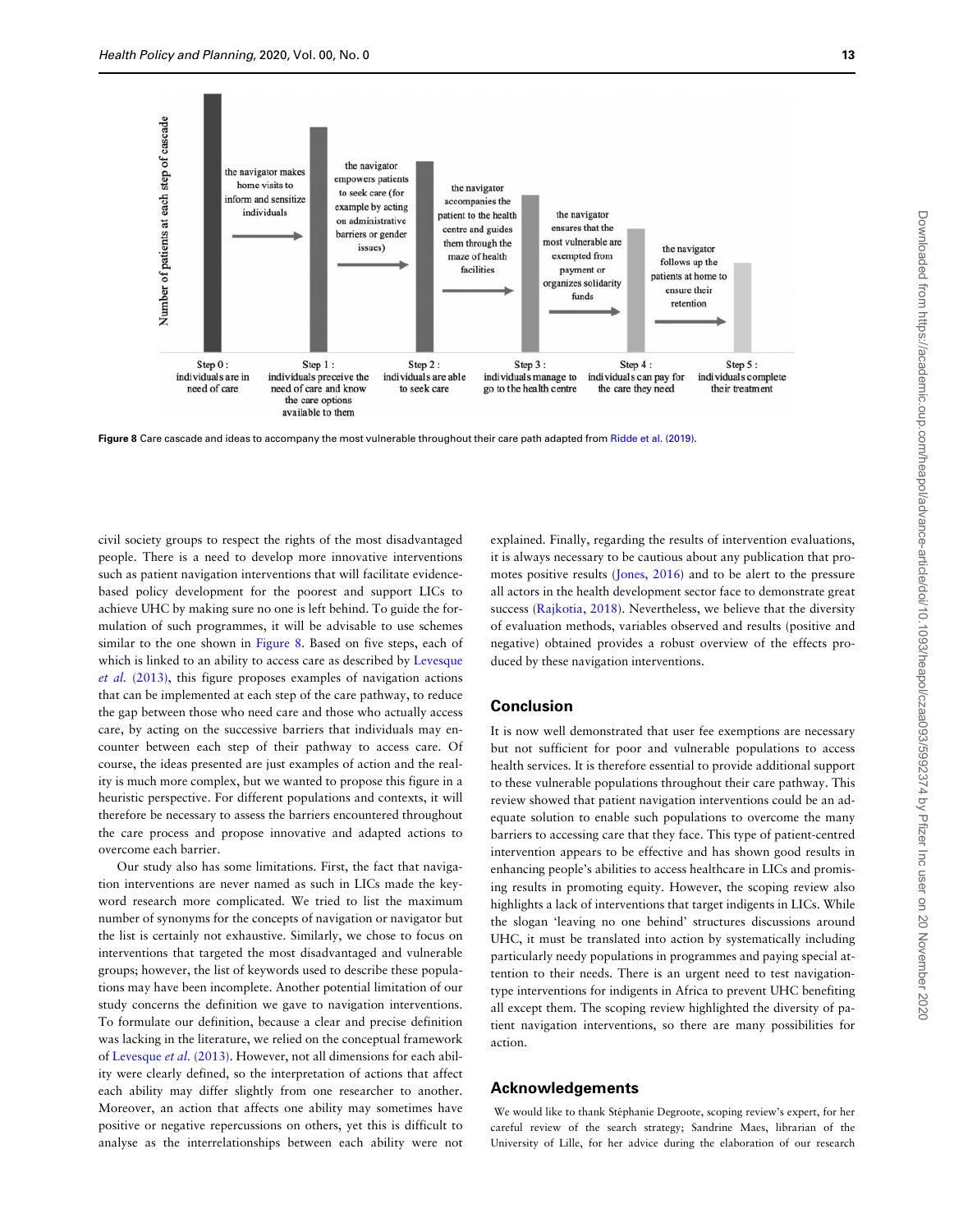<span id="page-13-0"></span>equations and Bruno Boidin, full professor of economics at the University of Lille, who provided us with useful feedback on the first version of our article.

# Funding

This study was funded by EuropeAid (EuropeAid/156333/DD/ACT/BF) as part of the creation of a territorial surveillance for free health care for the indigents. This work is also supported by Global Affairs Canada (grant number: D003027/P01475) and stems from the call for proposals "Technological Platforms for Strengthening Public Sector Accountability and Citizen Engagement". The project was selected by Global Affairs Canada through a competitive process.

# Author's contribution

The study design, search strategy, inclusion and exclusion criteria and data extraction strategy were discussed and defined jointly by all authors. S.L. conducted the database searches and carried out the selection process for relevant articles. Any uncertainties were discussed with E.B. and V.R. and decisions were made collectively. Data extraction was carried out by S.L., who wrote the first draft of the manuscript. V.R. and E.B. provided comments and improvements on each version of the article. All authors read and approved the final manuscript.

# Supplementary data

[Supplementary data](https://academic.oup.com/heapol/article-lookup/doi/10.1093/heapol/czaa093#supplementary-data) are available at Health Policy and Planning online.

Conflict of interest statement. None declared.

Ethical approval. No ethical approval was required for this study.

# **References**

- Aarons GA, Sklar M, Mustanski B, Benbow N, Brown CH. 2017. "Scaling-out" evidence-based interventions to new populations or new health care delivery systems. Implementation Science 12:
- Abiiro GA, De Allegri M. 2015. Universal health coverage from multiple perspectives: a synthesis of conceptual literature and global debates. BMC International Health and Human Rights 15:17.
- Altaras R, Montague M, Graham K et al. 2017. Integrated community case management in a peri-urban setting: a qualitative evaluation in Wakiso District, Uganda. BMC Health Services Research 17: 1–17.
- Andersen K, Singh A, Shrestha MK et al. 2013. Early pregnancy detection by female community health volunteers in Nepal facilitated referral for appropriate reproductive health services. Global Health, Science and Practice 1: 372–81.
- Arksey H, O'Malley L. 2005. Scoping studies: towards a methodological framework. International Journal of Social Research Methodology 8: 19–32.
- Asher L, Hanlon C, Birhane R et al. 2018. Community-based rehabilitation intervention for people with schizophrenia in Ethiopia (RISE): a 12 month mixed methods pilot study. BMC Psychiatry 18:250.
- Atchessi N, Ridde V, Zunzunegui M-V. 2016. User fees exemptions alone are not enough to increase indigent use of healthcare services. Health Policy and Planning 31: 674–81.
- Barnabas RV, van Rooyen H, Tumwesigye E et al. 2016. Uptake of antiretroviral therapy and male circumcision after community-based HIV testing and strategies for linkage to care versus standard clinic referral: a multisite, open-label, randomised controlled trial in South Africa and Uganda. Lancet HIV 3: e212–20.
- Behforouz HL, Farmer PE, Mukherjee JS. 2004. From directly observed therapy to accompagnateurs: enhancing AIDS treatment outcomes in Haiti and in Boston. Clinical Infectious Diseases 38: S429–36.
- Besada D, Goga A, Daviaud E et al. 2018. Roles played by community cadres to support retention in PMTCT Option B+ in four African countries: a qualitative rapid appraisal. BMJ Open 8: e020754.
- Busza J, Dauya E, Bandason T et al. 2018. The role of community health workers in improving HIV treatment outcomes in children: lessons learned from the ZENITH trial in Zimbabwe. Health Policy and Planning 33: 328–34.
- Campbell M, Katikireddi SV, Hoffmann T et al. 2018. TIDieR-PHP: a reporting guideline for population health and policy interventions. BMJ 361: k1079.
- Carter N, Valaitis RK, Lam A et al. 2018. Navigation delivery models and roles of navigators in primary care: a scoping literature review. BMC Health Services Research 18:96.
- Chimberengwa PT, Naidoo M. 2019. A description of community-based participatory research of hypertension awareness, prevention and treatment in a district of Matabeleland South Province, Zimbabwe. African Journal of Primary Health Care & Family Medicine 11: e1-9.
- Colbourn T, Nambiar B, Bondo A et al. 2013. Effects of quality improvement in health facilities and community mobilization through women's groups on maternal, neonatal and perinatal mortality in three districts of Malawi: MaiKhanda, a cluster randomized controlled effectiveness trial. International Health 5: 180–95.
- Craig P, Ruggiero ED, Frohlich KL et al. 2018. Taking account of context in population health intervention research: guidance for producers, users and funders of research. NIHR Journals Library.
- Datiko DG, Yassin MA, Tulloch O et al. 2015. Exploring providers' perspectives of a community based TB approach in Southern Ethiopia: implication for community based approaches. BMC Health Services Research 15: 1–9.
- Degroote S, Bermudez-Tamayo C, Ridde V. 2018. Approach to identifying research gaps on vector-borne and other infectious diseases of poverty in urban settings: scoping review protocol from the VERDAS consortium and reflections on the project's implementation. Infectious Diseases of Poverty 7:98.
- Dennis C-L. 2003. Peer support within a health care context: a concept analysis. International Journal of Nursing Studies 40: 321–32.
- van Diessen E, van der Maas F, Cabral V, Otte WM. 2018. Community-based rehabilitation offers cost-effective epilepsy treatment in rural Guinea-Bissau. Epilepsy & Behavior 79: 23–5.
- Ediau M, Wanyenze RK, Machingaidze S et al. 2013. Trends in antenatal care attendance and health facility delivery following community and health facility systems strengthening interventions in Northern Uganda. BMC Pregnancy & Childbirth 13: 1-21.
- Ekirapa-Kiracho E, Muhumuza Kananura R, Tetui M et al. 2017. Effect of a participatory multisectoral maternal and newborn intervention on maternal health service utilization and newborn care practices: a quasi-experimental study in three rural Ugandan districts. Global Health Action 10: 1363506.
- Ferrand RA, Simms V, Dauya E et al. 2017. The effect of community-based support for caregivers on the risk of virological failure in children and adolescents with HIV in Harare, Zimbabwe (ZENITH): an open-label, randomised controlled trial. The Lancet Child & Adolescent Health 1: 175-83.
- Franke MF, Kaigamba F, Socci AR et al. 2013. Improved retention associated with community-based accompaniment for antiretroviral therapy delivery in rural Rwanda. Clinical Infectious Diseases 56: 1319–26.
- Freeman HP. 2006. Patient navigation: a community based strategy to reduce cancer disparities. Journal of Urban Health 83: 139–41.
- Freeman HP, Rodriguez RL. 2011. History and principles of patient navigation. Cancer 117: 3537–40.
- Freund KM. 2017. Implementation of evidence-based patient navigation programs. Acta Oncologica 56: 123–7.
- Garrett L, Chowdhury AMR, Pablos-Méndez A. 2009. All for universal health coverage. Lancet 374: 1294–9.
- Gignoux E, Polonsky J, Ciglenecki I et al. 2018. Risk factors for measles mortality and the importance of decentralized case management during an unusually large measles epidemic in eastern Democratic Republic of Congo in 2013. PLoS One 13: e0194276.
- Guinhouya KM, Aboki A, Kombaté D et al. 2010. The epilepsy treatment gap in six primary care centres in Togo (2007-2009). Cahiers de Santé 20: 93-7.
- Gupta N, Cyamatare FR, Niyigena P et al. 2013. Clinical outcomes of a comprehensive integrated program for HIV-exposed infants. Journal of Acquired Immune Deficiency Syndromes 62: e109–14.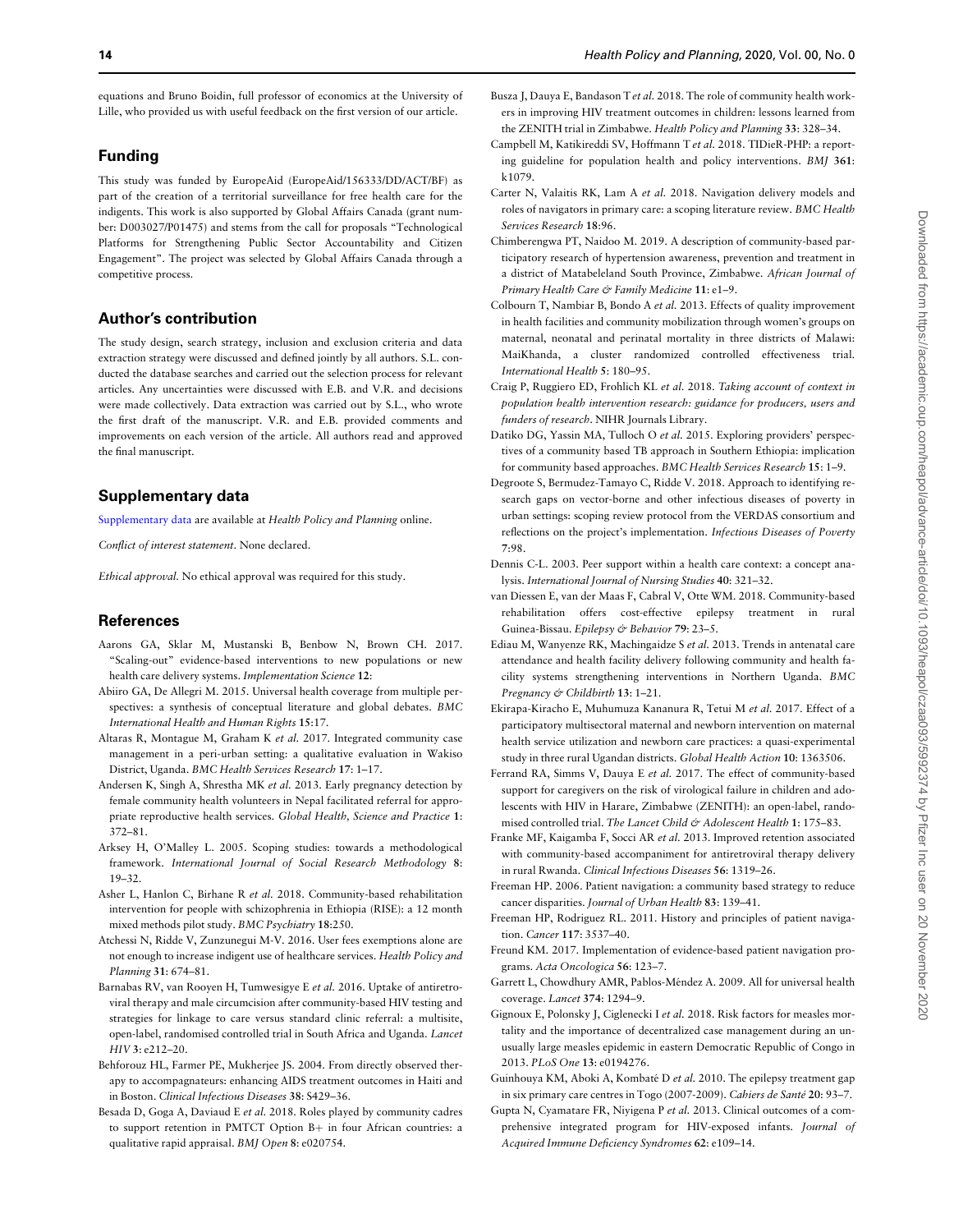- <span id="page-14-0"></span>Gupta N, Munyaburanga C, Mutagoma M et al. 2016. Community-based accompaniment mitigates predictors of negative outcomes for adults on antiretroviral therapy in rural Rwanda. AIDS and Behavior 20: 1009–16.
- Haver J, Brieger W, Zoungrana J, Ansari N, Kagoma J. 2015. Experiences engaging community health workers to provide maternal and newborn health services: implementation of four programs. International Journal of Gynecology & Obstetrics 130: S32–9.
- Hong QN, Fàbregues S, Bartlett G et al. 2018. The Mixed Methods Appraisal Tool (MMAT) version 2018 for information professionals and researchers. Education for Information 34: 285–91.
- Hounton S, Byass P, Brahima B. 2009. Towards reduction of maternal and perinatal mortality in rural Burkina Faso: communities are not empty vessels. Global Health Action 2: 1947–9.
- Houweling TAJ, Looman CWN, Azad K et al. 2019. The equity impact of community women's groups to reduce neonatal mortality: a meta-analysis of four cluster randomized trials. International Journal of Epidemiology 48: 168–82.
- Houweling TAJ, Morrison J, Alcock G et al. 2016. Reaching the poor with health interventions: programme-incidence analysis of seven randomised trials of women's groups to reduce newborn mortality in Asia and Africa. Journal of Epidemiology and Community Health 70: 31–41.
- Ivers LC, Jerome J-G, Cullen KA et al. 2011. Task-shifting in HIV care: a case study of nurse-centered community-based care in rural Haiti. PLoS One 6: e19276.
- Jackson R, Hailemariam A. 2016. The role of health extension workers in linking pregnant women with health facilities for delivery in rural and pastoralist areas of Ethiopia. Ethiopian Journal of Health Sciences 26: 471–8.
- Jackson R, Tesfay FH, Godefay H, Gebrehiwot TG. 2016. Health extension workers' and mothers' attitudes to maternal health service utilization and acceptance in Adwa Woreda, Tigray Region, Ethiopia. PLoS One 11: e0150747.
- Jones PM. 2016. Publication bias in the anesthesiology literature: shifting the focus from the "positive" to the "truth". Canadian Journal of Anesthesia 63: 658–63.
- Kandeh HB, Leigh B, Kanu MS et al. 1997. Community motivators promote use of emergency obstetric services in rural Sierra Leone. The Freetown/Makeni PMM Team. International Journal of Gynecology & Obstetrics 59: S209–18.
- Kassam D, Berry NS, Dharsee J. 2017. Transforming breast cancer control campaigns in low and middle-income settings: Tanzanian experience with 'Check It, Beat It'. Global Public Health 12: 156–69.
- Kema KM, Komwihangiro J, Kimaro S. 2012. Integrated community based child survival, reproductive health and water and sanitation program in Mkuranga district, Tanzania: a replicable model of good practices in community based health care. The Pan African Medical Journal 13: 11.
- Koenig SP, Léandre F, Farmer PE. 2004. Scaling-up HIV treatment programmes in resource-limited settings: the rural Haiti experience. AIDS 18: S21–5.
- Konate I, Lsidore T, Ouedraogo A et al. 2011. Linking HIV prevention and care for community interventions among high-risk women in Burkina Faso—the ARNS 1222 "Yerelon" cohort. Journal of Acquired Immune Deficiency Syndromes 57: S50–4.
- Kotwani P, Balzer L, Kwarisiima D et al. 2014. Evaluating linkage to care for hypertension after community-based screening in rural Uganda. Tropical Medicine & International Health 19: 459–68.
- Levesque J-F, Harris MF, Russell G. 2013. Patient-centred access to health care: conceptualising access at the interface of health systems and populations. International Journal for Equity in Health 12: 18.
- Lu C, Palazuelos D, Luan Y et al. 2020. Development assistance for community health workers in 114 low- and middle-income countries, 2007–2017. Bulletin of the World Health Organization 98: 30–9.
- MacKellar D, Maruyama H, Rwabiyago OE et al. 2018. Implementing the package of CDC and WHO recommended linkage services: methods, outcomes, and costs of the Bukoba Tanzania combination prevention evaluation: peer-delivered, linkage case management program, 2014-2017. PLoS One 13: e0208919.
- Manandhar DS, Osrin D, Shrestha BP et al. 2004. Effect of a participatory intervention with women's groups on birth outcomes in Nepal: cluster-randomised controlled trial. Lancet 364: 970–9.
- Marmot M, Allen J, Goldblatt P, Boyce T, McNeish D, Grady M, et al. 2010. Fair Society, Healthy Lives: Strategic Review of Health Inequalities in England Post-2010 – the Marmot Review (2010), London, UK.
- Matousek A, Addington S, Kahan J et al. 2017. Patient navigation by community health workers increases access to surgical care in rural Haiti. World Journal of Surgery 41: 3025–30.
- McBrien KA, Ivers N, Barnieh L et al. 2018. Patient navigators for people with chronic disease: a systematic review van Wouwe JP (ed). PLoS One 13: e0191980.
- Moher D, Liberati A, Tetzlaff J, Altman DG. 2009. Preferred reporting items for systematic reviews and meta-analyses: the PRISMA statement. PLoS Medicine 6: e1000097.
- Morrison J, Thapa R, Hartley S et al. 2010. Understanding how women's groups improve maternal and newborn health in Makwanpur, Nepal: a qualitative study. International Health 2: 25–35.
- Mugeni C, Levine AC, Munyaneza RM et al. 2014. Nationwide implementation of integrated community case management of childhood illness in Rwanda. Global Health: Science and Practice 2: 328–41.
- Mukherjee JS, Eustache FRE. 2007. Community health workers as a cornerstone for integrating HIV and primary healthcare. AIDS Care 19: 73–82.
- Mukherjee JS, Ivers L, Leandre F, Farmer P, Behforouz H. 2006. Antiretroviral therapy in resource-poor settings: decreasing barriers to access and promoting adherence. Journal of Acquired Immune Deficiency Syndromes 43: S123–6.
- Munn Z, Peters MDJ, Stern C et al. 2018. Systematic review or scoping review? Guidance for authors when choosing between a systematic or scoping review approach. BMC Medical Research Methodology 18:143.
- Munyaneza F, Ntaganira J, Nyirazinyoye L et al. 2018. Community-based accompaniment and the impact of distance for HIV patients newly initiated on antiretroviral therapy: early outcomes and clinic visit adherence in rural Rwanda. AIDS and Behavior 22: 77–85.
- Musinguzi LK, Turinawe EB, Rwemisisi JT et al. 2017. Linking communities to formal health care providers through village health teams in rural Uganda: lessons from linking social capital. Human Resources for Health  $15:1 - 16$ .
- Muzyamba C. 2019. 'This conflict has turned me into a Doctor, Nurse and Nutritionist at the same time': how peer support among HIV-positive IDPs created opportunities for care in conflict-stricken Kabaré, Congo DR. BMC Research Notes 12: 126.
- Neupane D, McLachlan CS, Mishra SR et al. 2018. Effectiveness of a lifestyle intervention led by female community health volunteers versus usual care in blood pressure reduction (COBIN): an open-label, cluster-randomised trial. The Lancet Global Health 6: E66–73.
- Nonyane BA, Kc A, Callaghan-Koru JA et al. 2016. Equity improvements in maternal and newborn care indicators: results from the Bardiya district of Nepal. Health Policy and Planning 31: 405–14.
- Nsigaye R, Wringe A, Roura M et al. 2009. From HIV diagnosis to treatment: evaluation of a referral system to promote and monitor access to antiretroviral therapy in rural Tanzania. Journal of the International AIDS Society 12: 31.
- Ouédraogo S, Ridde V, Atchessi N et al. 2017. Characterisation of the rural indigent population in Burkina Faso: a screening tool for setting priority healthcare services in sub-Saharan Africa. BMJ Open 7: e013405.
- Panday S, Bissell P, van Teijlingen E, Simkhada P. 2017. The contribution of female community health volunteers (FCHVs) to maternity care in Nepal: a qualitative study. BMC Health Services Research 17: 11.
- Participants at the Bellagio Workshop on Implementing Pro-Poor Universal Health Coverage, Bump J, Cashin C et al. 2016. Implementing pro-poor universal health coverage. The Lancet Global Health 4: e14–6.
- Paskett ED, Harrop JP, Wells KJ. 2011. Patient navigation: an update on the state of the science. CA: A Cancer Journal for Clinicians 61: 237–49.
- Patel D, Matyanga P, Nyamundaya T et al. 2012. Facilitating HIV testing, care and treatment for orphans and vulnerable children aged five years and younger through community-based early childhood development